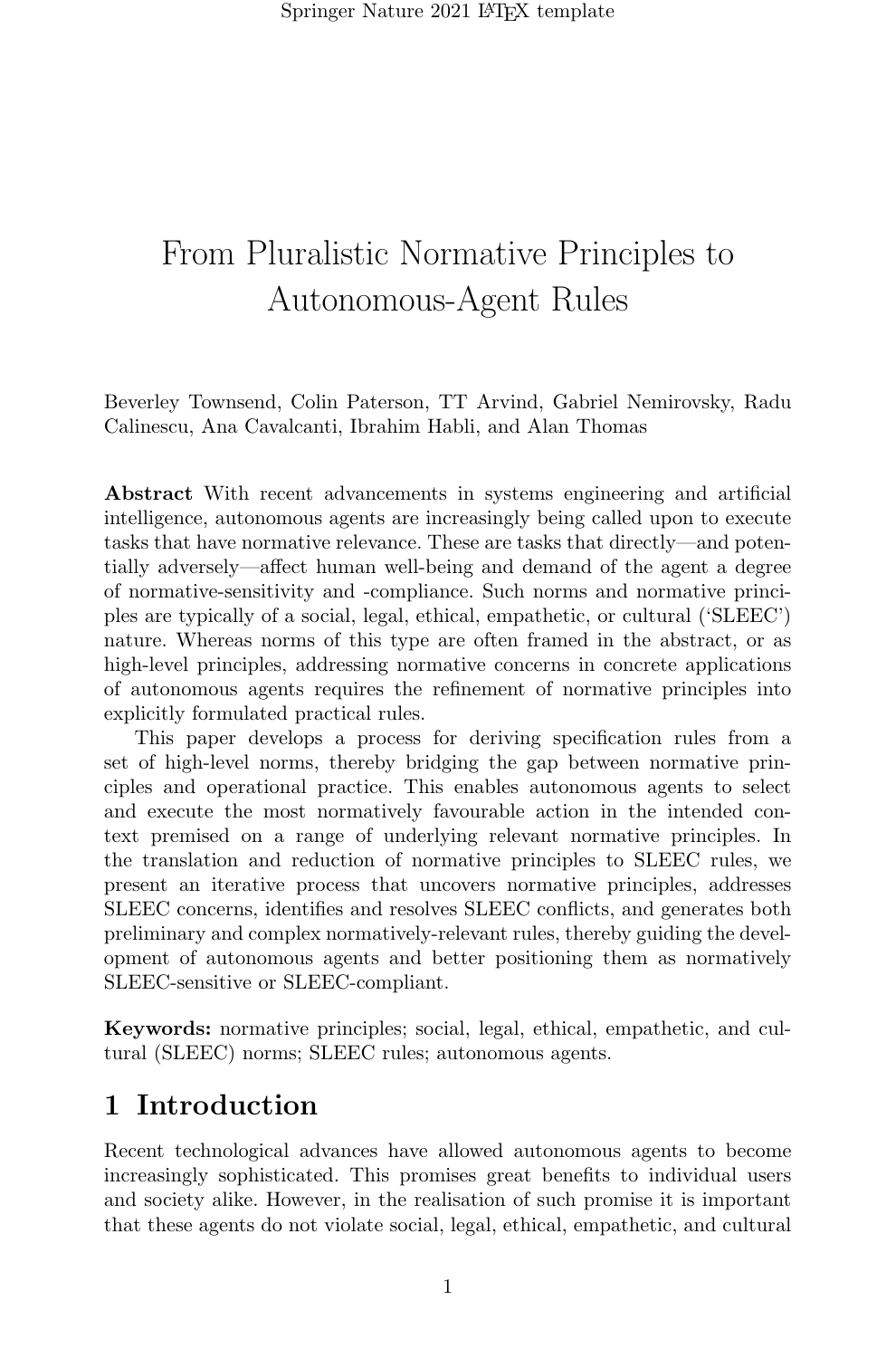('SLEEC') norms. A working definition for these interrelated norms is that they are 'the fundamental principles that govern the issues of how we should live and what we morally ought to do' [\(Driver,](#page-26-0) [2007,](#page-26-0) 32) or 'customary rules that govern behavior in groups and societies' [\(Bicchieri et al,](#page-25-0) [2018\)](#page-25-0). In this paper we will distinguish a fundamental set of principles from a much broader range of associated norms which we will call 'evaluative standards' [\(McKeever](#page-27-0) [and Ridge,](#page-27-0) [2006,](#page-27-0) 9–11). This distinction may be applied within each of the domains with which we are concerned: social, legal, ethical. In the specific contexts of application which are our primary concern in this paper, we think it is important to map out how the highest level principles are related to context specific evaluative standards. These explicitly formulated evaluative standards, which may loosely be called 'rules' require not just the refinement but in some cases the adjustment of the principles which underlie them. We will call these local evaluative standards 'SLEEC rules'.

This paper seeks to demonstrate how we might derive particular, encoded, specifications of SLEEC rules for a given autonomous-agent task from a set of high-level principles. These evaluative standards, expressed as SLEEC rules, complement the functional requirements expected to be met by the agent, and support the use of techniques that can provide evidence that the agent's decisions and actions are SLEEC-sensitive or SLEEC-compliant.

Our aim is, by fully specifying this process, further to progress the issue of the trustworthiness of autonomous systems as they are put to use in ever more complex environments. Deriving specifications for trustworthy behaviours in robotic systems in complex environments is a challenging task [\(Menghi et al,](#page-27-1) [2019;](#page-27-1) [Dennis et al,](#page-26-1) [2015;](#page-26-1) [Miyazawa et al,](#page-27-2) [2016;](#page-27-2) [Lindoso et al,](#page-27-3) [2021\)](#page-27-3). The inclusion of properties which address SLEEC concerns into this assessment has been limited to date. However, our proposal here builds on the intellectual effort and research on machine ethics [\(Allen et al,](#page-25-1) [2005;](#page-25-1) [Moor,](#page-28-0) [2006;](#page-28-0) [Anderson and](#page-25-2) [Anderson,](#page-25-2) [2007;](#page-25-2) [Winfield et al,](#page-30-0) [2019;](#page-30-0) [Allen et al,](#page-25-3) [2020\)](#page-25-3), defeasible reasoning [\(Thomas,](#page-29-0) [2011;](#page-29-0) [Horty,](#page-27-4) [2012;](#page-27-4) [Knoks,](#page-27-5) [2020;](#page-27-5) [Goodenough et al,](#page-26-2) [2013\)](#page-26-2), the dialogical and collaborative approach of 'doing' ethics by embedding normative values in healthcare agents [\(Stahl and Coeckelbergh,](#page-29-1) [2016\)](#page-29-1),'ethical design' (or the process by which 'ethical values or principles are taken into account or embedded in the design process of a product, device or technology' [\(Yew,](#page-30-1) [2021\)](#page-30-1), and 'value sensitive design' (integrating moral values in technology through design) [\(Manders-Huits and Van den Hoven,](#page-27-6) [2009;](#page-27-6) [Van de Poel and Kroes,](#page-28-1) [2014;](#page-28-1) [Umbrello,](#page-29-2) [2019;](#page-29-2) [Umbrello and Van de Poel,](#page-29-3) [2021\)](#page-29-3). In doing so, we offer a process whereby concrete rules for implementation may be derived from higher level principles by a process of specification [\(Richardson,](#page-28-2) [1997\)](#page-28-2).

By adopting a specificationist approach, we emphasise that we do not view this process of deriving context specific standards from principles as a mechanical one only of 'top down application'. The identification of both high level principles and lower level evaluative standards can help us to identify what counts as a relevant normative concern in the first place. Conflicts can be identified in order to be addressed even in cases where they cannot be fully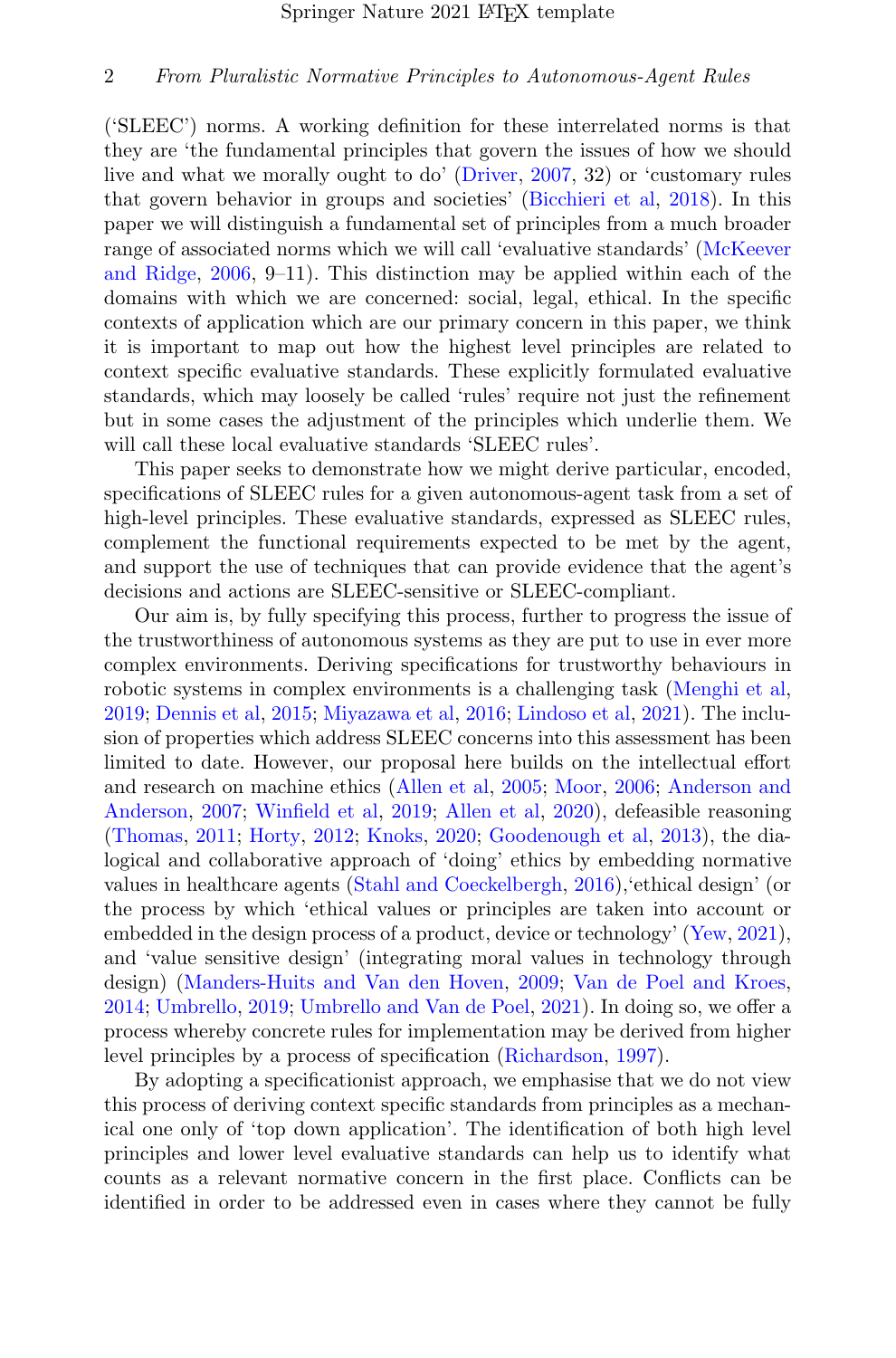resolved. Principles, as specified for new contexts of application, may need to be revised in the process. 'Application' is never mechanical, always involves judgement, and can be transformative of our most fundamental commitments [\(Thomas,](#page-29-4) [2006,](#page-29-4) 284). Our aim is to pave the way for a general conception of a process that not only spans disciplines, but aligns, strengthens, and furthers the application of established ethical design methodologies.

Once derived, SLEEC rules may be used to guide the development, verification, deployment, operation, and maintenance of autonomous agents so that they may be considered to be sensitive to such considerations or, in some crucial legal instances, compliant with them. The rules can be used to augment and complement the functional specifications of what the agent ought to do and in what order. Further, they place much needed constraints on resilience mechanisms by controlling and limiting the degrees of freedom of the agent.

The three central aims of this paper are as follows. First, we identify the high-level principles that are relevant to the development of SLEEC autonomous agents. Second, we offer and defend a rule-elicitation process that is conducive to the derivation of SLEEC rules from SLEEC principles. Third, we pragmatically demonstrate how this might be achieved using, as an example, an assisted-dressing agent under development.

The paper is structured as follows. After describing related work, we introduce a robotic assisted-dressing case study used for illustration, as we set out the rule elicitation process. This comprises five stages that we describe in turn: (i) identifying high-level norms principles; (ii) mapping principles (and proxies) to agent capabilities and writing preliminary rules; (iii) identifying SLEEC concerns; (iv) identifying and resolving SLEEC conflicts; and (v) labelling, assessing their impact, and developing complex rules by refining and extending preliminary rules by drawing on a non-monotonic logic to formalise the underlying inferences.

## 2 Related Work

Autonomous agents can no longer be considered what [Wallach and Allen](#page-29-5) [\(2008\)](#page-29-5) describe as 'ethically blind'. Agents perform a number of evaluative and personal functions. Such agents can potentially (and paradoxically) serve to either enhance or diminish human well-being. They can allow users to achieve more valuable ends and make more authentic choices or can serve to diminish authentic human choice [\(Formosa,](#page-26-3) [2021\)](#page-26-3). As agents move from instrumental tools to playing the roles of care givers and interactive agents [\(Breazeal,](#page-25-4) [2004\)](#page-25-4), and as their prevalence increases, building and deploying SLEEC-sensitive agents becomes increasingly important. This is because agents of this type do not function within a normative vacuum, but exist within a specific social, legal, ethical, empathetic, and cultural milieu. As their roles, actions and choices expand, and because they exist in close proximity to users, often in personal spaces, and engage in personal (and, sometimes intimate) interactions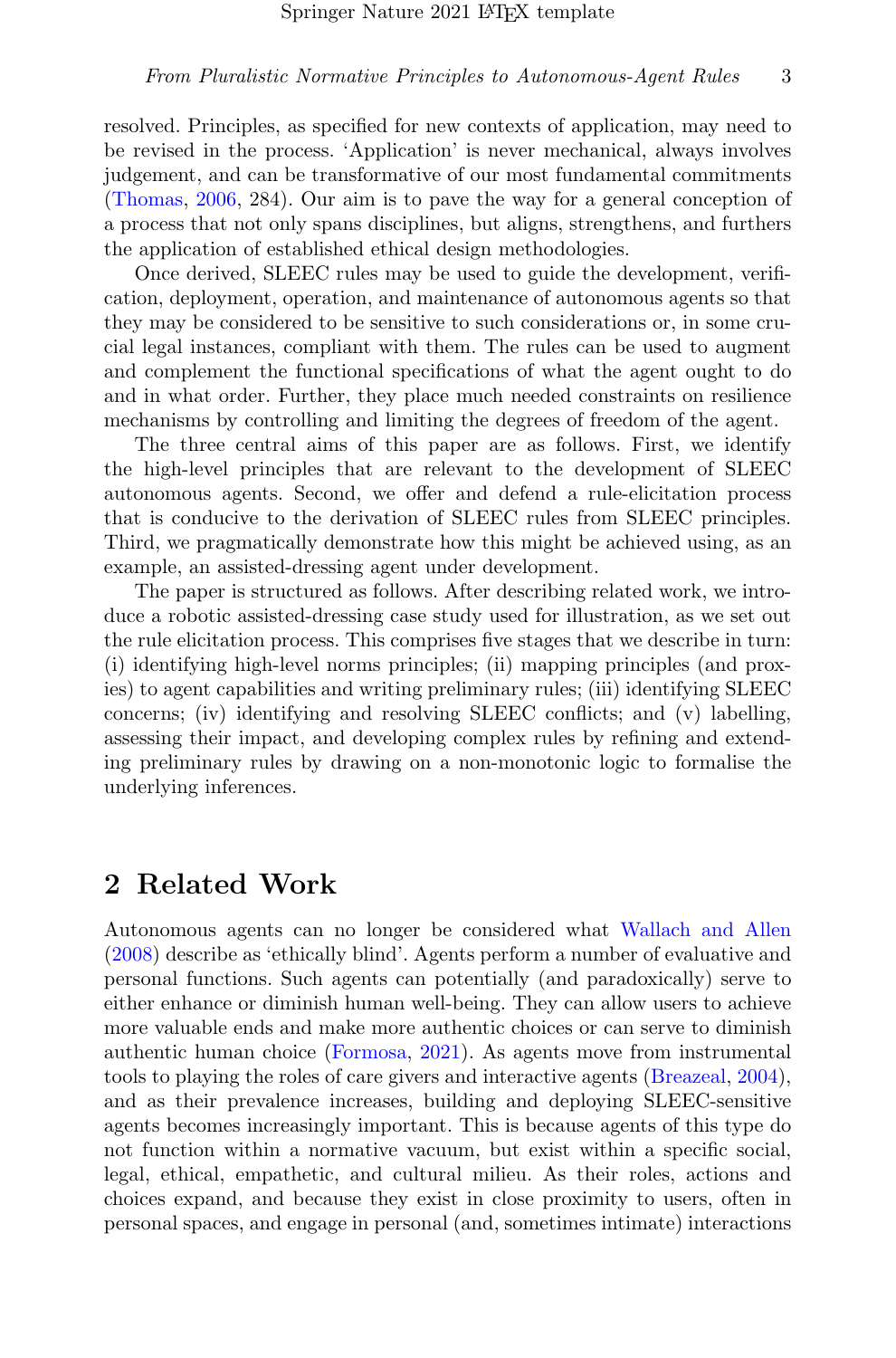with users, the appropriateness of their actions and choices involve considerations of a normative nature. This involves normative sensitivity and a level of normative decision-making - the implications of which are far-reaching. The actions of an autonomous agent can involve moral, cultural, and social choices (in contradistinction to technical and operational choices that are not ethically and normatively charged). Actions and associated choices are often executed under non-ideal conditions, are often of significant moral risk, and have the power to directly affect human well-being. Such actions may involve the choice to promote one value over another: accuracy over fairness, privacy over accessibility, preventing harm over respecting the user's autonomy, or favouring individual-level interests in justice over group interests in safety and security. Consideration of a broader set of social, legal, ethical, empathetic, and cultural norms is required to determine what is appropriate within a domain involving judgements of compromise and trade-off.

One concept on our list requires further explanation: social norms, legal norms and ethical norms form complementary, overlapping domains of norms. Empathy, however, serves to identify a core human capacity that underpins our ability to reason across all of these domains. We have highlighted empathy as a generic term for our ability to be sensitive to whether things go well or badly for other human beings. We do not envisage, nor do we anticipate, building such a capacity directly into an autonomous system depending in the way that empathy does on the imagination. We take empathetic understanding to be important to those who design, program, and implement such systems in contexts where their behaviour does, indeed, either promote or inhibit human well-being.

Not only is the expectation that the activities and outputs of autonomous agents be compliant with SLEEC norms, follow the Asilomar AI Principles [\(Future of Life Institute,](#page-26-4) [2017\)](#page-26-4) that 'highly autonomous AI systems should be designed so that their goals and behaviours can be assured to align with human values through their operation', and be 'compatible with ideals of human dignity, rights, freedoms and cultural diversity', but it is necessary to be able to trust that they do [\(Dennis et al,](#page-26-5) [2016\)](#page-26-5). The SLEEC rules themselves can become evidence to support an argument that the resulting agent can be trusted to perform in a manner that is aligned with expected behaviours.

We believe that the work presented in this paper is important for two reasons. First, it allows for augmentation of autonomous agents with the ability to carry out decision-making and actions that not only meet technical requirements but are sensitive to social, legal, ethical, empathetic and cultural norms.

Second, faced with SLEEC concerns and conflicts, it offers a method to develop a bank of default, defeasible, rules which attempt to list specific defeaters. By a 'defeater' we mean a consideration that enables something to be a reason, or a consideration that rebuts a reason by supplying a contrary reason [\(Dancy,](#page-26-6) [2004\)](#page-26-6). A stronger notion of undercutting defeat can be captured that undermines the relation between a reason and a putative conclusion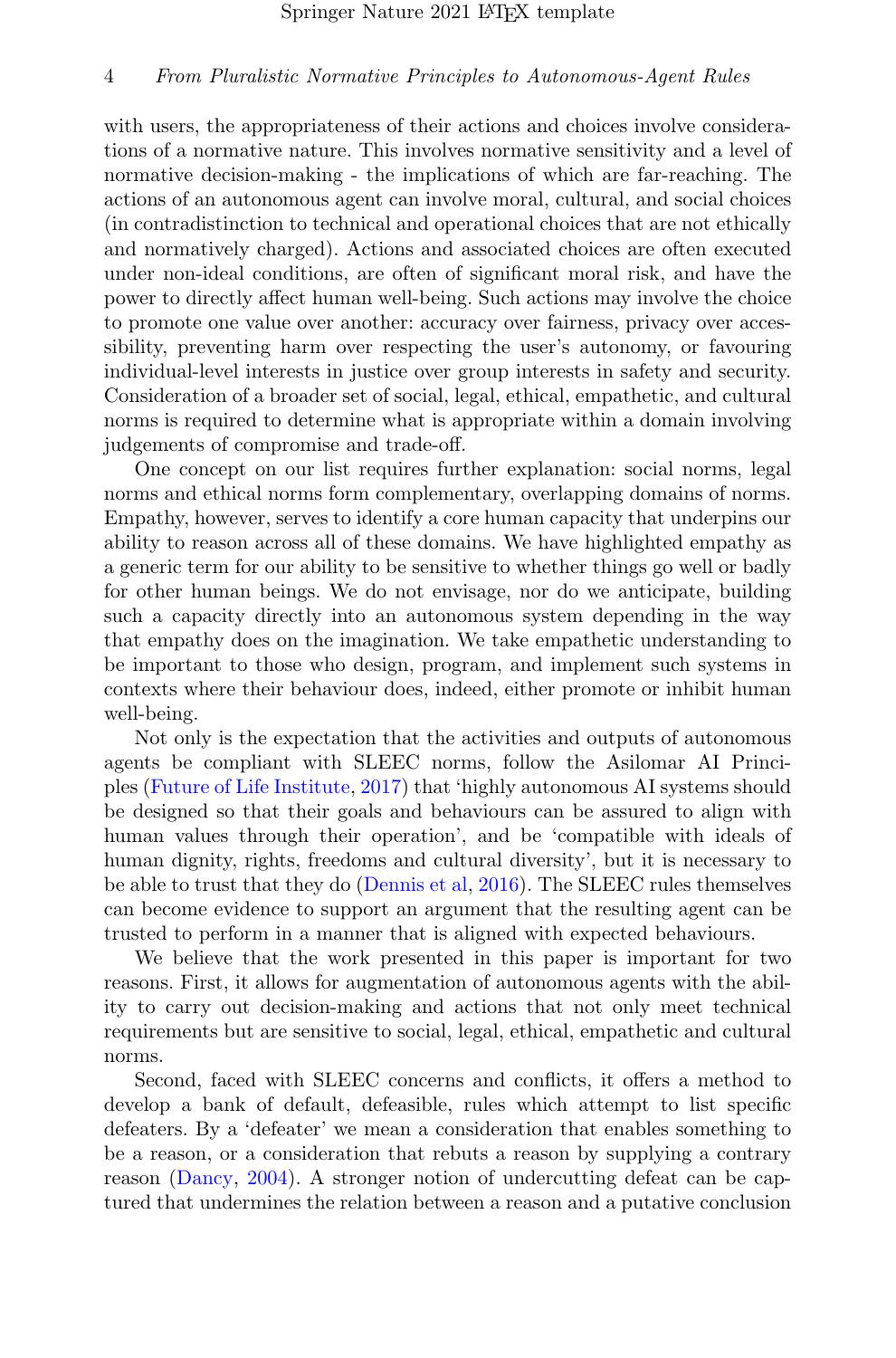[\(Pollock,](#page-28-3) [1987,](#page-28-3) 485). Once fundamental principles are identified, the well developed methods of non-monotonic logic can be used to represent the inferences from such principles to context specific evaluative standards [\(Horty,](#page-27-7) [2001\)](#page-27-7). The process can then be repeated to capture inferences involving those standards themselves. The process itself will disclose potential conflicts and ways of resolving them (if available). Our overall aim is to defend a hybrid position [\(Asaro,](#page-25-5) [2006\)](#page-25-5) that, in combination, is both 'top-down', by using principles as a point of departure, and 'bottom-up', where the tasks of the agent are constrained in accordance with a set of pre-defined rules underpinned by SLEEC norms. This process of rule elicitation allows SLEEC norms to provide a *pro* tanto reason for embedding a rule (or executing a course of action) within a given context.

[Van de Poel](#page-28-4) [\(2009\)](#page-28-4) and [Latour and Venn](#page-27-8) [\(2017\)](#page-27-8) emphasise the role of values in engineering design and the moral relevance of design decisions. The question of whether it is possible to create artificial full ethical agents is yet to be resolved [\(Tonkens,](#page-29-6) [2012,](#page-29-6) 139). This is not to say, however, that by treating autonomous agents as 'value-laden' or 'ethically- or normatively-sensitive' we mean to imply, or to conceive of them, as fully ethical or moral agents. We suggest, only, that certain socio-technical agents can be made highly adaptive, interactive, and responsive to SLEEC concerns within a particular local context by the introduction of a set of defeasible SLEEC rules used to design and verify the behaviour of the agent.

In this paper we consider primarily the design of those agents that fall short of being full ethical agents, but can nevertheless be designed in a way that implements the guidance of normative behaviour. Our approach is based on identifying, during the design process, a set of SLEEC rules to guide and restrict the behaviour of the agent. We refer to such autonomous agents interchangeably and broadly as the 'system', the 'robot', or the 'agent' as the context dictates in what follows. We refer more specifically to 'social' robots as autonomous or semi-autonomous systems that are designed to interact socially and communicate with humans and other robots, and to 'care' robots as those social robots designed to perform tasks 'related to physical or emotional care' [\(Goeldner et al,](#page-26-7) [2015,](#page-26-7) 115).

We base our design on a framework that distinguishes between principles, rules (or 'evaluative standards'), and actions. By 'principles', we mean highlevel ideas such as 'dignity', 'autonomy', 'accountability', 'justice', and 'nonmaleficence', which guide the conduct of moral agents generally and apply across a wide range of domains [\(Ross,](#page-28-5) [2002\)](#page-28-5). Evaluative standards are derived from such principles and give them practical import by setting out guidance in relation to how a moral agent ought to behave in a particular context [\(Thomas,](#page-29-4) [2006\)](#page-29-4). They are intended to shape the actions or course of conduct in which a moral agent engages, and the choices it makes, in response to a particular body of context specific knowledge [\(Henderson,](#page-27-9) [2002,](#page-27-9) 332).

Because principles are articulated at a high level of generality, they give rise to a plurality of normative principles both across and within the social,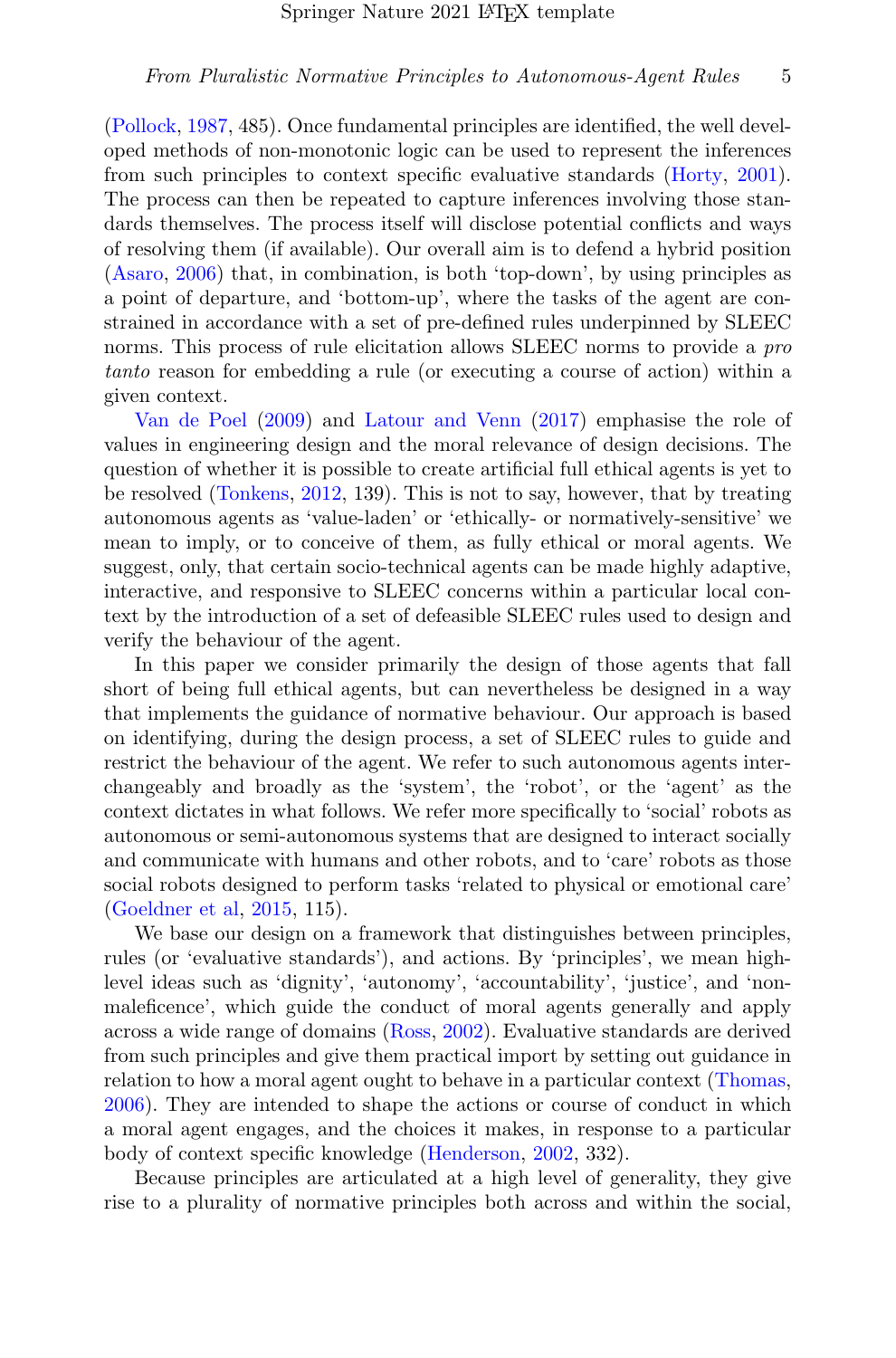| Type                          | Social                                                                                                                                                                                             | Legal                                                                                                                                                                                                                                                                 | <b>Fthical</b>                                                                                                                         | <b>Empathetic</b>                                                                                                                                                                                                              | Cultural                                                                                                                           |  |
|-------------------------------|----------------------------------------------------------------------------------------------------------------------------------------------------------------------------------------------------|-----------------------------------------------------------------------------------------------------------------------------------------------------------------------------------------------------------------------------------------------------------------------|----------------------------------------------------------------------------------------------------------------------------------------|--------------------------------------------------------------------------------------------------------------------------------------------------------------------------------------------------------------------------------|------------------------------------------------------------------------------------------------------------------------------------|--|
| Norm                          |                                                                                                                                                                                                    |                                                                                                                                                                                                                                                                       | Dignity                                                                                                                                |                                                                                                                                                                                                                                |                                                                                                                                    |  |
| <b>Normative</b><br>principle | The personal<br>and social<br>identity of users<br>of care services<br>should be<br>respected and<br>supported<br>(National<br>Institute for<br><b>Health and Care</b><br>Excellence.<br>2013, 13) | Users of care<br>services should<br>be treated in a<br>way that ensures<br>their privacy.<br>autonomy,<br>independence,<br>and involvement<br>in the<br>community<br>(Health and<br>Social Care Act<br>2008 (Regulated<br>Activities)<br>Regulations<br>2014, reg 10) | Users of care<br>services should<br>be able to<br>choose the care<br>and support<br>they receive<br>(Skills for Care,<br>2013, 5)      | Users of care<br>services should<br>be treated with<br>compassion and<br>enabled to<br>engage in<br>meaningful<br>activities that<br>use the skills<br>and capacity<br>they have (The<br><b>Health</b><br>Foundation.<br>2016) | Users of care<br>services should<br>be helped to<br>maintain<br>religiously<br>mandated<br>lifestyles<br>(de Voogd et al,<br>2021) |  |
| Rule                          |                                                                                                                                                                                                    | Directives for execution by the agent that produce actions conforming to relevant principles                                                                                                                                                                          |                                                                                                                                        |                                                                                                                                                                                                                                |                                                                                                                                    |  |
| <b>Example</b><br>action      | Address the<br>user by their<br>preferred title,<br>such as Dr<br>Professor.<br>Rabbi, and so on                                                                                                   | Protect the<br>confidentiality<br>of sensitive<br>personal<br>information<br>pertaining to<br>the user in<br>interactions with<br>others unless<br>the user permits<br>disclosure                                                                                     | Allow the user<br>to do things<br>they have<br>expressed a<br>preference for<br>doing<br>themselves such<br>as making their<br>own tea | Arrange<br>facilities in a<br>way that<br>maximises<br>personal<br>mobility, for<br>example by<br>leaving doors<br>open                                                                                                        | Incorporate<br>assistance in<br>wearing religious<br>vestments into<br>care routines                                               |  |

<span id="page-5-0"></span>Table 1 Norms, principles, and actions

legal, ethical, and cultural contexts, each of which will in turn have a number of implications for the manner in which a moral agent should act. Table [1](#page-5-0) illustrates this with reference to the norm of 'dignity' in the context of adult care. The process of generating SLEEC rules for guiding the design and operation of an autonomous agent involves ensuring that its actions in response to stimuli are modelled on those that a moral agent following the applicable principles would undertake in response to a similar body of information.

We have already noted that social, legal, ethical, and cultural normative principles significantly overlap. Any token action might involve considerations drawn from some, or all, of these domains. With an ecumenical aim, we have not tried to regiment sharp boundaries between these categories of norms – as one might do, for example, by treating culturally specific norms as a sub-set of social norms. Our purpose in identifying them as separate loci of concern is, rather, to model the full breadth of concerns and expectations to which autonomous agents operating in a social context must be sensitive. In practice, as Table [1](#page-5-0) demonstrates, principles interact and inform each other. The legal understanding of dignity as encompassing respect for a person's 'physical and mental integrity' (European Charter of Fundamental Rights, Article 3(1)),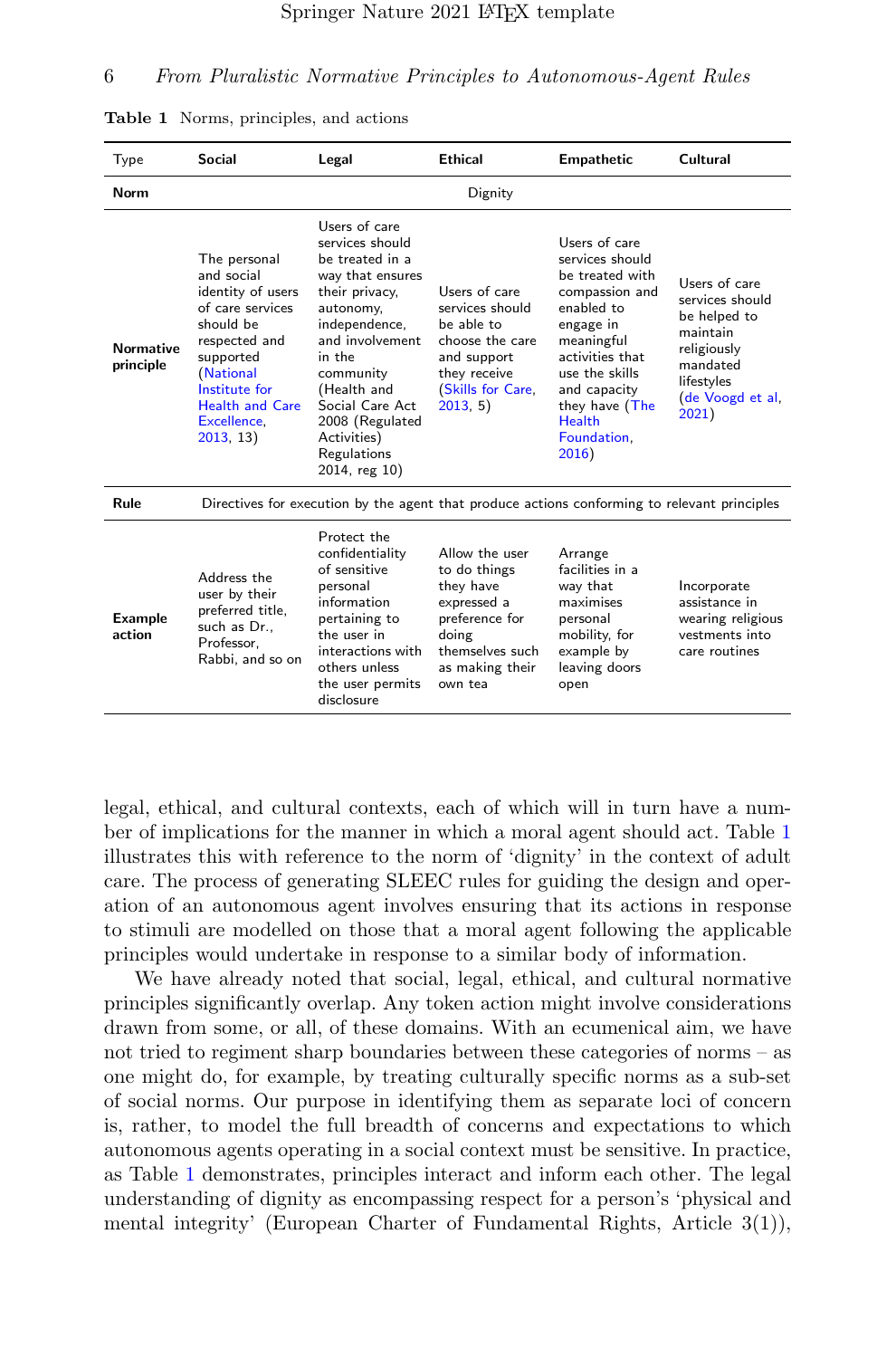

<span id="page-6-0"></span>Fig. 1 Robotic assisted dressing application. An autonomous robotic system is used to dress its end user (1), while monitoring their well-being (2). The system may communicate with the user  $(3)$  receiving instructions for action and providing information and prompts as appropriate. The autonomous robotic system is additionally able to monitor the status of the environment (4) and control the home automation system (5). An assistive-care support team may be contacted where external human input is necessary (6) and the team may periodically monitor the status of the mechanical system (7).

for example, has implications for not only the legal but also the ethical and empathetic normative principles to which the norm gives rise.

## <span id="page-6-1"></span>3 Robot Assisted Dressing : A Use Case

Developments in machine learning and control engineering promise a world in which robots are able to provide care and support for individuals in their daily lives (Jevtić et al, [2018;](#page-27-10) [Zhang et al,](#page-30-2) [2019;](#page-30-2) Coşar et al, [2020\)](#page-25-6). While a human carer may still be required, robotic autonomous systems may allow for increased reach, enhance existing activities, and enable greater multitasking. We consider the example of an agent that aids a user in dressing, an activity that traditionally involves care professionals. The system is assumed to be deployed within the user's home and, as such, aids in maintaining the user's independence, as well as allowing the re-allocation of resources in the care system. Whilst the primary role of the agent is dressing, a secondary function, to monitor the well being of the user, is also expected. This is an additional activity that a human carer would undertake quite naturally, even if it is not their primary role.

Figure [1](#page-6-0) indicates the context in which the proposed agent is expected to work, connecting to the home automation system as well as a remote support unit. To carry out the dressing objective, the agent is equipped with moving actuators able to pickup and manipulate the clothing in close proximity to the user as well as multiple cameras that capture video imagery to determine user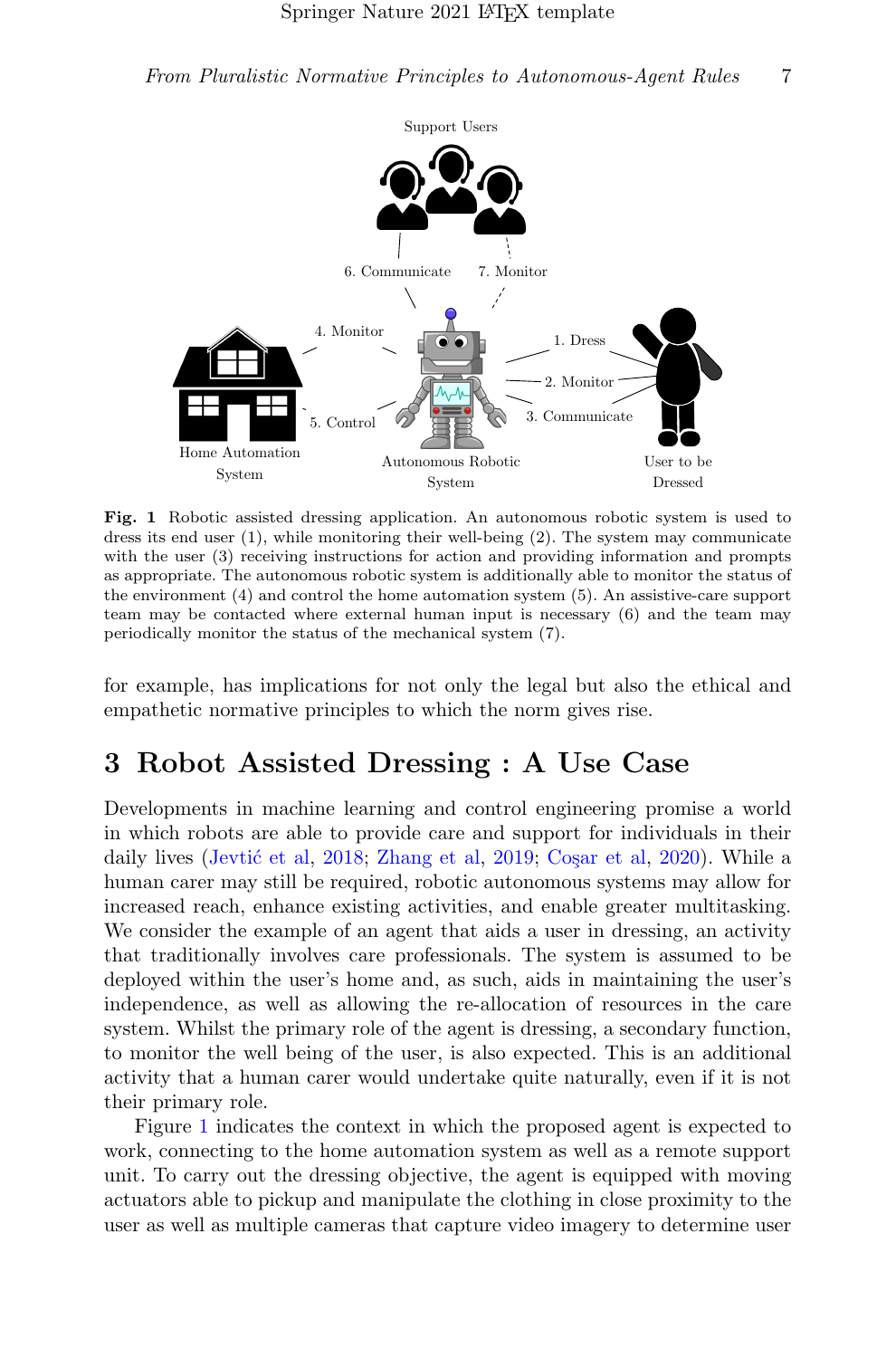pose and limb trajectory. In addition the agent has voice synthesis and recognition to interpret verbal commands and communicate progress to the user. Communication with the user is also possible using a touch screen mounted on the robot. The audio-visual components may also be leveraged to monitor user well being through machine-learning components that detect distress in speech patterns as well as facial expressions. Finally, the user wears a smart watch that provides biometric information and has the capability to detect falls.

In completing their tasks human carers must balance concerns for ethical, social, and legal norms by drawing on an underlying capacity for empathetic understanding. Asking for permission before proceeding, closing the curtains before dressing the person, and making sure the temperature is comfortable are natural considerations of a human carer when tasked with dressing a person. These considerations are constitutive of, and implied in, the job of caring, and even more generally of most human-to-human interactions. Not only does this allow tasks to be completed more effectively in the long run, but it enhances trust. This highlights the need for SLEEC concerns in agents tasked with caring for its users, to various degrees depending on the agent's scope of care. In order to maintain trust and confidence that an agent is functioning well, and will continue to do so, addressing SLEEC concerns is essential.

Given the limited capacity of agents to take advantage of machine learning at this time, and the inherent difficulties of machines in 'resolving' complex and highly context-dependent ethical dilemmas and in 'applying' legal theory and reasoning, in the process presented here, it is human agents that derive the set of programmable rules. We do not view this as a drawback to our approach. Given the current state not only of the development of autonomous systems but also their uptake and use, end-users are likely to require assurance that these systems are regulated by moral principles before trusting elderly people and children to their care. These rules are integral to the operation of the SLEEC agent and are formulated following the process outlined below. It is instantiated through a dialogical process of collaborative engagement, and in deliberative and meaningful consultation, with stakeholders - that is, users, domain experts (such as carers and health practitioners), user advocacy groups, developers, designers, ethicists, philosophers, lawyers, community leaders, or members of the public, and so on. Consultation with stakeholders plays an important role in the direction taken to credibly align the rules with the norms of a diverse base of stakeholders, including end users [\(Umbrello,](#page-29-9) [2018\)](#page-29-9). The suggested dialogical and participatory approach of involving stakeholders to embed normative principles in rule-writing forms an integral part of responsible research and innovation [\(Stahl and Coeckelbergh,](#page-29-1) [2016\)](#page-29-1).

However, deriving rules from normative principles is not easily done: a task is often premised on human intuition, understanding, imagination and common-sense. A plethora of reasons might exist that plausibly count for why we ought to value one reason or outcome above another—and, equally, many reasons why we ought not to. And while we require shared human experience in the identification of normatively-relevant considerations and concerns, even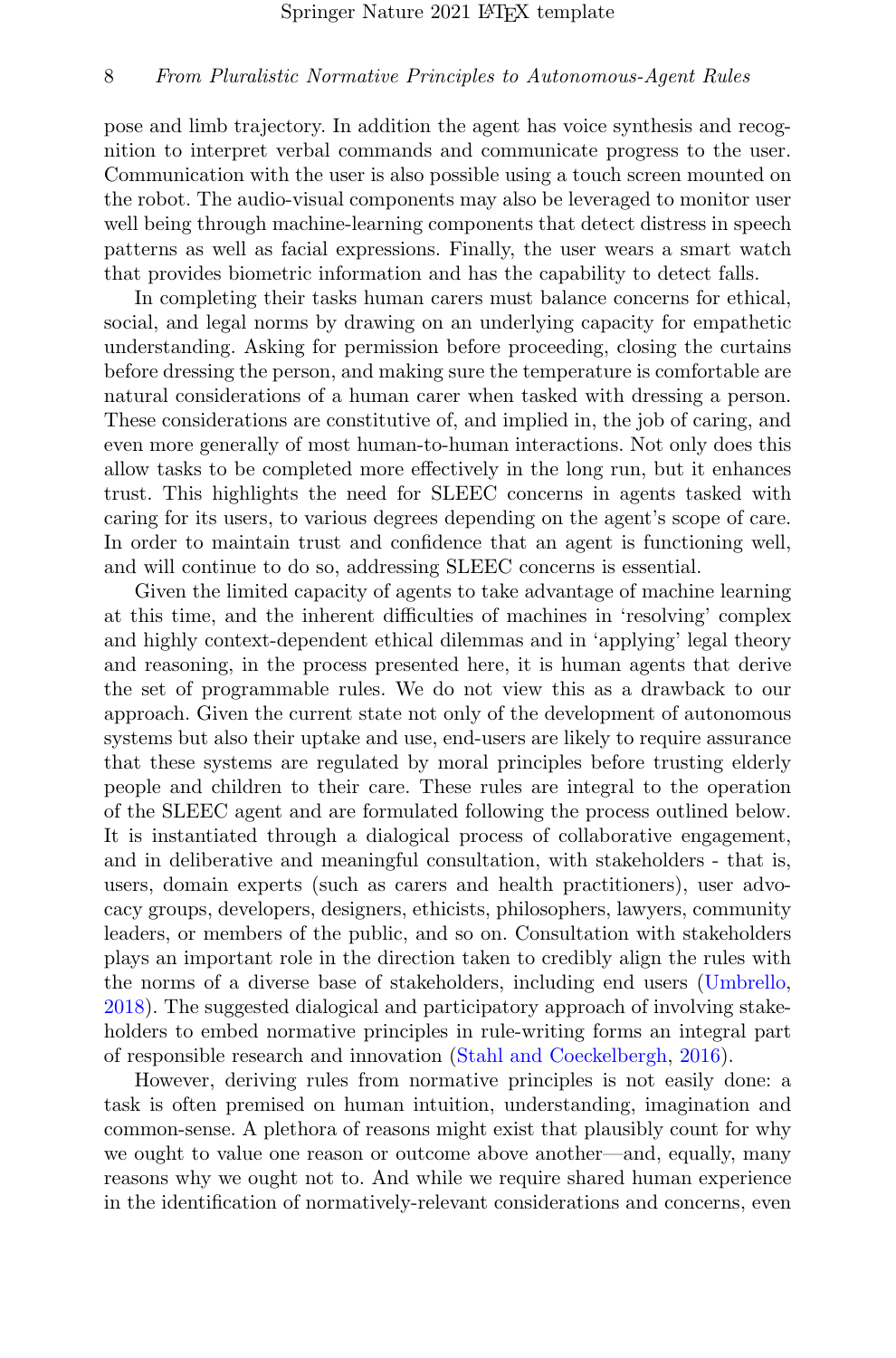this is problematic, as humans, themselves, are not always and necessarily legally-, ethically-, socially-, or culturally-competent or aware, and often disagree over fundamental principles and how they might be applied in practice. That said, the field of ethics has developed over centuries and has a cumulative tradition of enquiry into the fundamental principles of ethics. The status of the field of ethics as a science is controversial – Oxford philosopher Derek Parfit described it as a science that as in its infancy [\(Parfit,](#page-28-8) [1984,](#page-28-8) 154). But, in fact, moral philosophers have converged on a relatively narrow set of candidate fundamental principles [\(McKeever and Ridge,](#page-27-0) [2006,](#page-27-0) 194). More challenging is deriving from these principles the evaluative standards that informed stakeholders and end user would agree are relevant to decisions in specific contexts. Exactly how broad (or, how many) or how narrow (or, how few) rules should be elicited might depend, for example, on the complexity and diversity of the determination, the system's capabilities and application, and the context. It is for this reason that we suggest that the discourse and activity of rule derivation should be inclusive, deliberative, and broad, drawing from a range of expertise and interested stakeholders. It may reasonably be anticipated that in certain circumstances agreement may simply not be reached. However, even where clear consensus cannot be secured, this should not be seen as a failure. Rather, it should be viewed as a way of seeking to promote better understanding of the complexities involved, of addressing concerns, and ultimately in finding legitimate and thoughtful paths to providing rule-based solutions. The identification of areas of convergence and agreement can be taken as a basis for framing points of disagreement in the hope that the latter may be overcome by further reflection. Alternatively, in instances of irreconcilable disagreement or conflict, the task lies in identifying such cases and formulating policies for how to proceed in the light of their irresolubility [\(Thomas,](#page-29-4) [2006,](#page-29-4) 284). The most sophisticated applications of models of defeasible reasoning in this avowedly offer multiple formulations, some of which permit irresoluble conflicts or dilemmas and some of which do not [\(Horty,](#page-27-4) [2012\)](#page-27-4).

## 4 Rule elicitation process

Our contention, then, is that SLEEC rules are elicited from the collected insight of stakeholders within each of the SLEEC domains. The five-stage process shown in Figure [2,](#page-9-0) and described in this section allows these stakeholders to refine high-level principles into rules that inform the design and operation of the agent. Starting with principles and system capabilities, we progress through an iterative process in which SLEEC rules are shaped by SLEEC concerns and refined through the identification and writing of rule defeaters.

The first stage of the process identifies the high-level norms and principles that require addressing in the application of the agent. A plurality of normative principles are obtained from various sources. In the second stage these identified principles are used to derive contextually meaningful proxies and placeholders (described hereunder in Section 4.2) that are mapped to the agent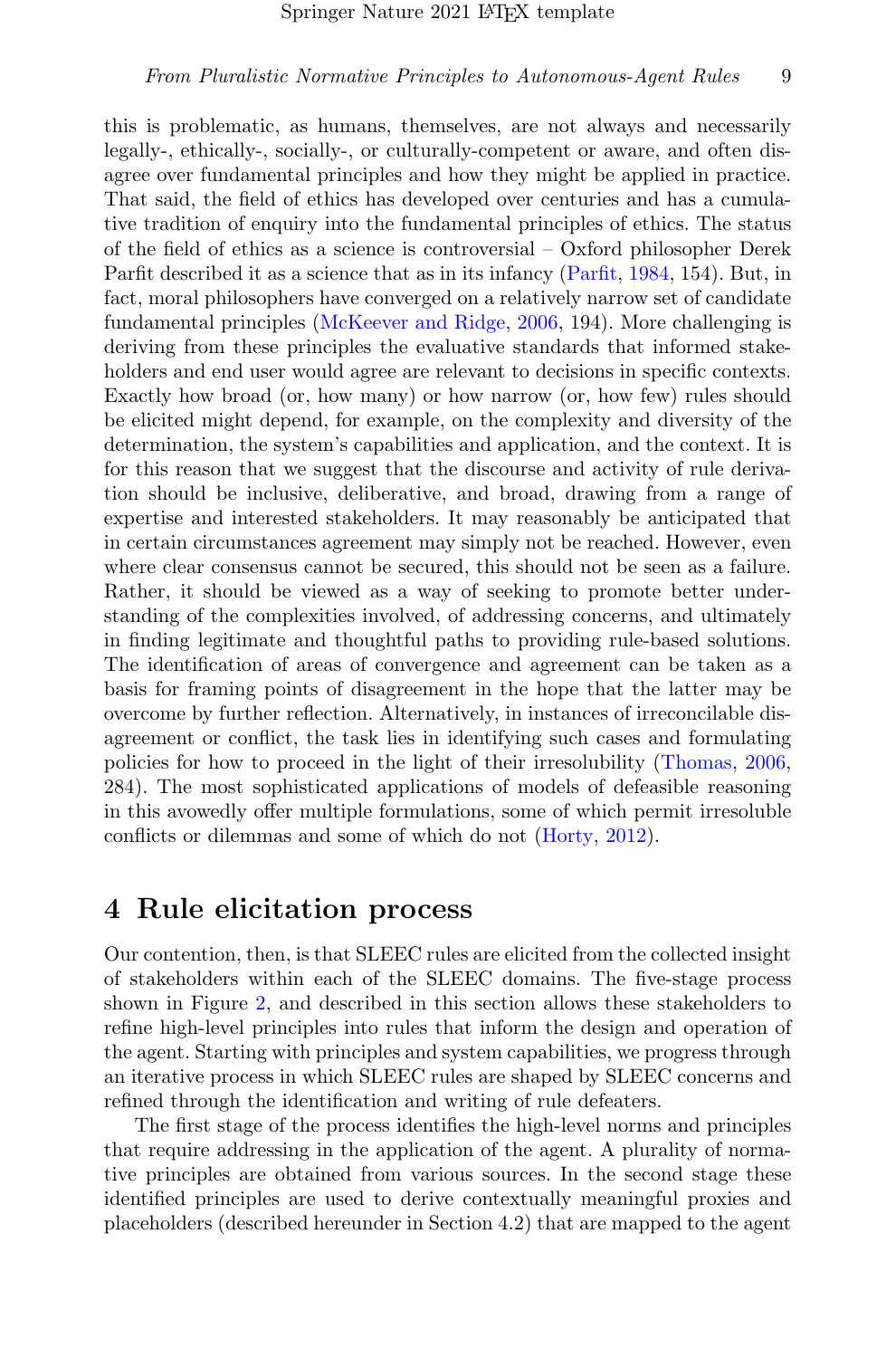

<span id="page-9-0"></span>Fig. 2 Rule elicitation process.

capabilities. This allows for the identification or flagging of primary 'touch points': areas where, given the agent capabilities and the operating context, preliminary rules involving a principle or proxy can be written. Each of these preliminary rules is examined in stage 3 to identify broader SLEEC concerns. Identification is achieved through consultation with stakeholders and domain experts. In stage 4 we identify and seek to resolve any SLEEC conflicts, which arise when two seemingly competing SLEEC concerns are identified (described in more detail in Sections 4.3 and 4.4 hereunder). In stage 5 we extend and refine each of the preliminary rules, with the aim of addressing and resolving SLEEC conflicts, through the utility of defeaters. As a newly refined rule may give rise to novel and different SLEEC concerns, the rule is passed back to stage 3 where any further SLEEC concerns (associated with the new rule) are identified. In this way, the process continues until all identified SLEEC concerns and conflicts are addressed (and resolved) within a now complex rule, consisting of a preliminary rule hedged with multiple defeaters. When no further concerns are raised we proceed to the next preliminary rule. On completion of the assessment of all preliminary rules the process terminates.

In the following sections we describe in turn each stage in our process, and provide examples of application in practice using the use case.

### 4.1 Stage 1: Identifying norms and normative principles

The first stage of the process consists of identifying high-level norms and normative principles. We consider principles that inform the system design in light of the agent's capabilities and the operating context into which the agent will be deployed. In this way we derive clear links (and dependencies) between the principles, the capabilities, and the limitations of the agent. At this stage we are not concerned with the specifics of the case, rather we wish to capture how the context shapes our understanding of, and the relevance of, the normative principles. We believe that the relative importance (or salience) of a principle, and the way in which a principle supports different evaluative standards, is a function of the context into which the agent is to be deployed.

The local context and the capabilities drive the rule elicitation process. The local context can lead to different conclusions being drawn about how a principle is relevant, qualified, and implemented in practice. The context also tells us something about the appropriateness of a principle. So, for example,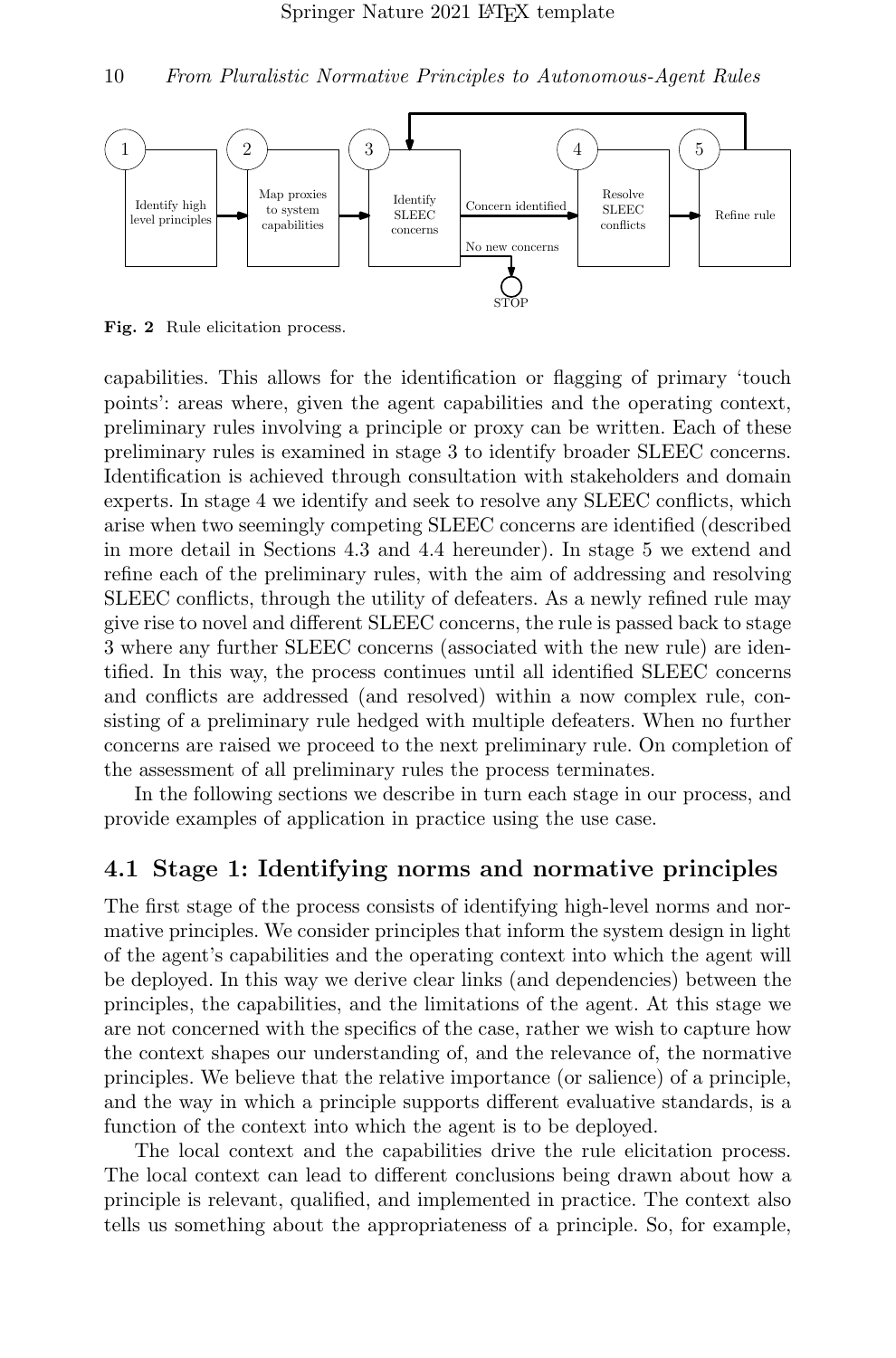fairness or privacy may depend on the context of a relationship, the event, or the conversation, and the time or place within which the principle and rule is applied. This speaks to 'contextual integrity'—or—that (epistemic) rules should be applied in appropriate ways [\(Nissenbaum,](#page-28-9) [2014\)](#page-28-9). Likewise, principles may differ in salience and application. For instance, the application of a principle may be different for an agent deployed in a healthcare context to that of one used to approve loans.

In an attempt to create an agent that can be considered SLEEC sensitive, it is necessary to draw on a set of non-exhaustive principles, that encode our values including, inter alia, [Ross](#page-28-5) [\(2002\)](#page-28-5)'s theory of prima facie duties, various ethical theories such as the consequentialist principle that the morally right action is the one that produces a good consequence or outcome, ethics of care that holds that moral action centres on interpersonal relationships and care as a virtue, or the principle of treating persons as ends rather than merely as means to an end. Moral philosophy has a long tradition of assessing such theories, whether they are in competition with each other or are complementary, and assessing how long the list of ultimate principles ought to be. Resolving this issue goes beyond the scope of this paper, but, in any case, we can ensure maximally comprehensive coverage by taking Ross's disjoined list of seven principles (fidelity, reparation, gratitude, non-maleficence, benevolence, self-improvement, justice) as paradigmatic [\(Ross,](#page-28-5) [2002\)](#page-28-5). If another moral philosopher succeeds in shortening this list by reducing some of these principles to others (for example, the utilitarian derives them all from benevolence), then so be it. That project is ancillary to ours, which seeks to maximise the breadth of coverage of this candidate list. Construing the items on the list as identifying the right making features of actions – *pro tanto* reasons in our sense – immediately connects this pluralism to the project of formalising ethical reasoning as non-monotonic reasoning from a background context formed by such pro tanto principles [\(Thomas,](#page-29-0) [2011\)](#page-29-0).

We also expand our list by supplementing it with further principles derived from ethics- and rights-based instruments, guidance frameworks, and sources of social and cultural values. This includes legal, ethical theory, social and cultural instruments, standards, professional codes of conduct, protocols, and guidelines [\(OECD.org,](#page-28-10) [2022;](#page-28-10) [Yeung,](#page-30-3) [2020;](#page-30-3) [UNESCO,](#page-29-10) [2021;](#page-29-10) [BS8611,](#page-25-7) [2016\)](#page-25-7). Against a plethora of recently published AI ethics documents and instruments, emergent core themes and principles can be noted [\(Jobin et al,](#page-27-11) [2019\)](#page-27-11). The EU High-level Expert Group on AI in the 'Ethics Guidelines for Trustworthy AI' has formulated, for example, a broad range of ethical principles and values to draw upon and incorporate into autonomous agent design and deployment [\(European Commission,](#page-26-8) [2019\)](#page-26-8). In terms of the EU High Level Expert Group on AI guidelines, trustworthy AI systems (and agents) should embody three central pillars: that is, be lawful, ethical, and technically robust [\(European Commission,](#page-26-8) [2019\)](#page-26-8). Aligned with these pillars are key requirements for what is considered trustworthy AI, namely, human agency and oversight; technical robustness and safety; privacy and data governance; transparency;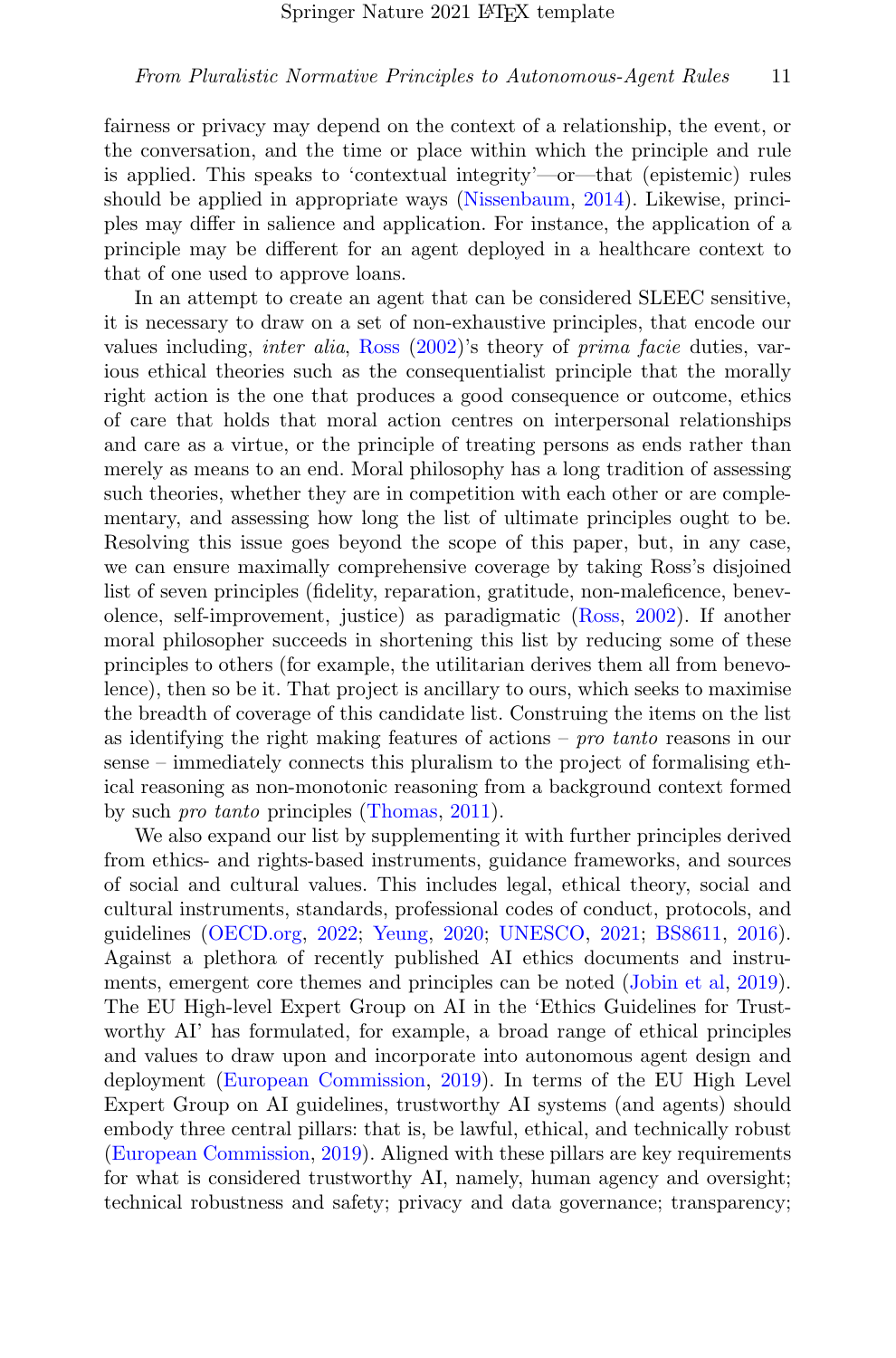diversity, non-discrimination, and fairness; environmental and societal wellbeing; and accountability. Requirements that are to be evaluated and addressed throughout the agent's life-cycle.

Ethics documents typically share many of the principles centred around the four core bioethics themes of beneficence; non-maleficence; autonomy; and justice; a variation on Ross's list which drops some of its elements and adds autonomy as a distinct principle [\(Ross,](#page-28-5) [2002\)](#page-28-5). It has been proposed by some philosophers that, in the case of autonomous systems, a plausible extension to the basic list will include the further theme of explicability identified by [Floridi et al](#page-26-9) [\(2018,](#page-26-9) [2021\)](#page-26-10). Similarly, themes found in the newly developed AI regulatory and guidance landscape include the rights-based principles of a right to privacy, respect for human dignity, transparency and due process rights, rights to be informed, rights to self-determination and non-discrimination, and socio-economic, security, and welfare rights. The notions of bringing about good outcomes, reciprocal return for benefits received, and the correction of previous wrongs all appear on Ross's list of basic moral principles but have their counterparts in legal reasoning and broader social norms. We extend the enquiry to a broader philosophical discourse beyond those principles set out in institutionalised AI ethics guidelines and sector-specific, industry selfregulatory frameworks. An important supplementary part of ethics considers the agent tasked with applying principles: the domain of the virtues, such as patience, care, kindness, and tolerance. These themes have underpinned much of the developing corpus of ethics of care and virtue ethics and on empathetic norms that encourage pro-social behaviours such as helping, and exercising compassion and co-operation [\(Olderbak et al,](#page-28-11) [2014\)](#page-28-11).

Importantly, in offering such a process, we do not wish to suggest that the complexity or depth and breadth of a moral principle is capable of simply being captured and reduced to one or more encoded rules. Only, we suggest, that certain rules can be written that provide practical substance to certain key features embodied within the principle. Thus, a set of rules written about privacy does not necessarily capture the full extent of what the notion of respect for privacy may entail. What, however, the rules seek to do is through a process of concretisation, to materialise certain specific key features of privacy, and express them in terms of social, legal, ethical, empathetic, or cultural requirements. The identification and delimitation of the principle supports its protection by rendering it, within the rule, dogmatically manageable and practically operational. Rules and instructions that then enable and facilitate what minimally may be understood to be privacy-preserving within a specific context.

Social robotic agents demonstrate a degree of sociability and emotional perception, by, inter alia, their engagement in high-level interactive dialogue, responsiveness to social cues, gesturing, mimicking human social behaviour, and voice recognition [\(Darling,](#page-26-11) [2016;](#page-26-11) [Formosa,](#page-26-3) [2021\)](#page-26-3). This serves not only to 'lubricate' the human-robot interface but also to promote their self-maintenance, learning, and decision-making capacity [\(Breazeal,](#page-25-8) [2003\)](#page-25-8).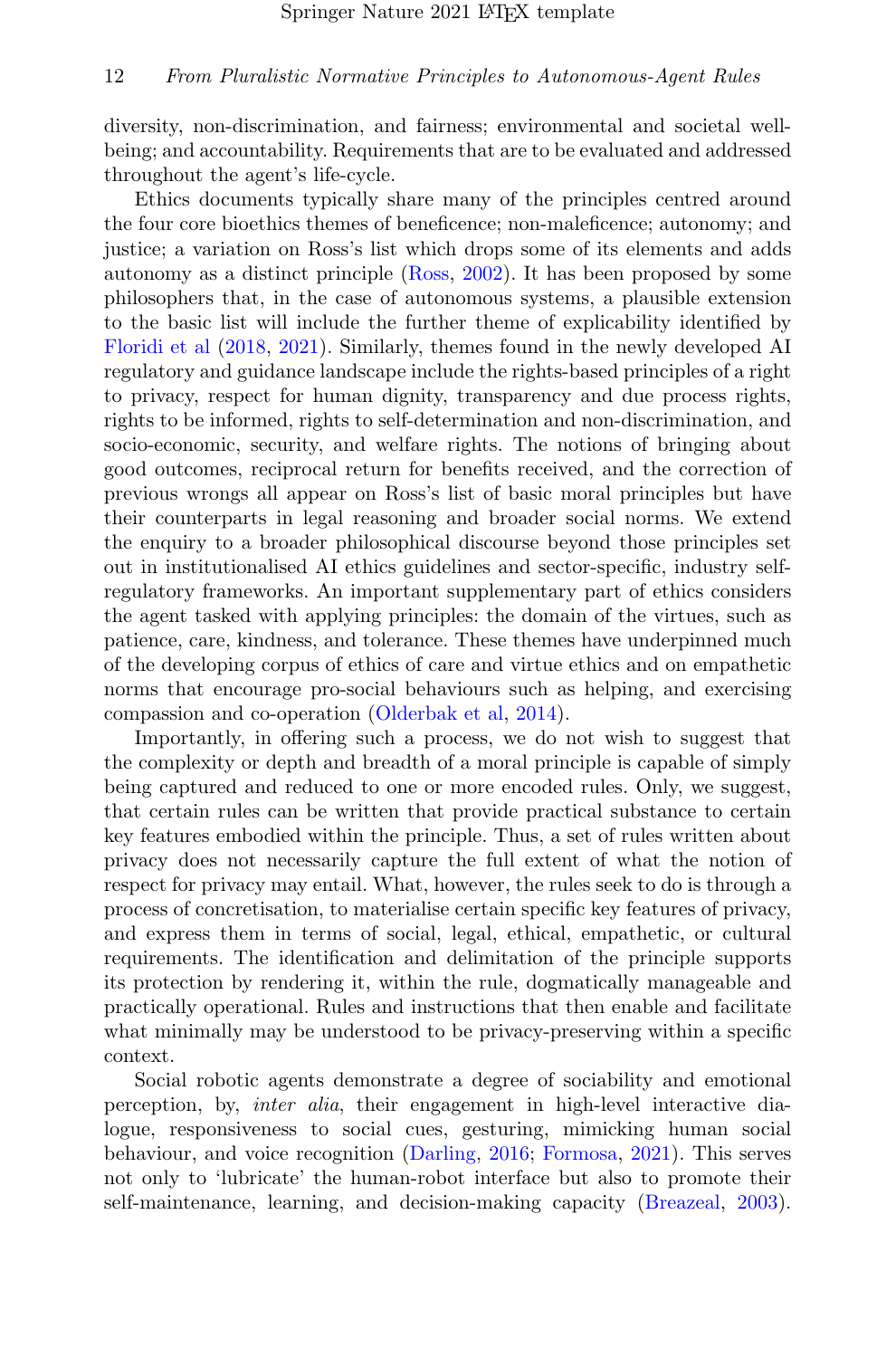<span id="page-12-0"></span>

| Source                        | Social   | Legal    | <b>Ethical</b> | <b>Empathetic</b> | Cultural |
|-------------------------------|----------|----------|----------------|-------------------|----------|
| Rights-based instruments      |          | x        | X              |                   |          |
| International conventions     |          | $\times$ | $\times$       |                   |          |
| Laws and regulations          |          | X        |                |                   |          |
| Ethics guidance documents     |          | $\times$ | $\times$       |                   |          |
| Ethical theories              | $\times$ | $\times$ | X              | $\times$          | $\times$ |
| Codes of conduct, standards,  |          | $\times$ | x              |                   |          |
| and protocols                 |          |          |                |                   |          |
| Religious doctrines, customs, | $\times$ |          |                | $\times$          | $\times$ |
| cultural and social texts     |          |          |                |                   |          |
| Community engagement          | $\times$ | $\times$ | $\times$       | $\times$          | $\times$ |
| Input of domain experts       | $\times$ | $\times$ | X              | $\times$          | $\times$ |
| Members of the public         | $\times$ | $\times$ | X              | X                 | X        |

Table 2 SLEEC sources and classification

However, while the agent might have the capability to reflect human behaviour and emotion and to exhibit the external or '"outward" aspect of care' [\(Yew,](#page-30-1) [2021\)](#page-30-1), it is devoid of the capacity for empathy in any 'real' sense. Empathetic norms and concomitant pro-social behaviours and responses with regard to what is considered by humans 'to care', 'to be caring', 'to act with compassion', or 'to be cooperative', based on what is understood in human experience to be empathetic within a given context can be encoded as empathetic rules. Norms of explicability and transparency may, for example, make it impermissible to create autonomous systems that 'mimic' care from the point of view of an end user.

Additionally, we can derive rules from various cultural and social normative sources. Cultural norms conceptualise the values that underlie a cultural unit within society. They are the shared meanings assigned by members of the culture to things and persons around them, and the shared expectations that guide the behaviour of people within the cultural group [\(Smith et al,](#page-28-12) [2002\)](#page-28-12). A cultural norm may indicate the culturally appropriate and acceptable way of dressing or addressing or greeting another in the context of the practices of that culture. Sources of guidance include cultural texts, religious doctrines, and the testimony of members and leaders of the cultural community. Similarly, social norms are those of a social nature that are shared among members of a social group that direct what is considered by a group of people within society to be a socially acceptable way of living [\(Legros and Cislaghi,](#page-27-12) [2020\)](#page-27-12). They would include, for example, socially appropriate responses and dialogue (not swearing) and indicate what might be considered polite and acceptable behaviour in interactions with others (the way we treat our elders, for example). They have emerged as salient points of coordination between individuals and are therefore reflected in expectations about the stable underpinnings of social life in the future.

As indicated by the summary in Table [2](#page-12-0) SLEEC norms often intersect and overlap. While certain normative principles, such as those derived from legal norms, may be well-established and prescribed—how personal data are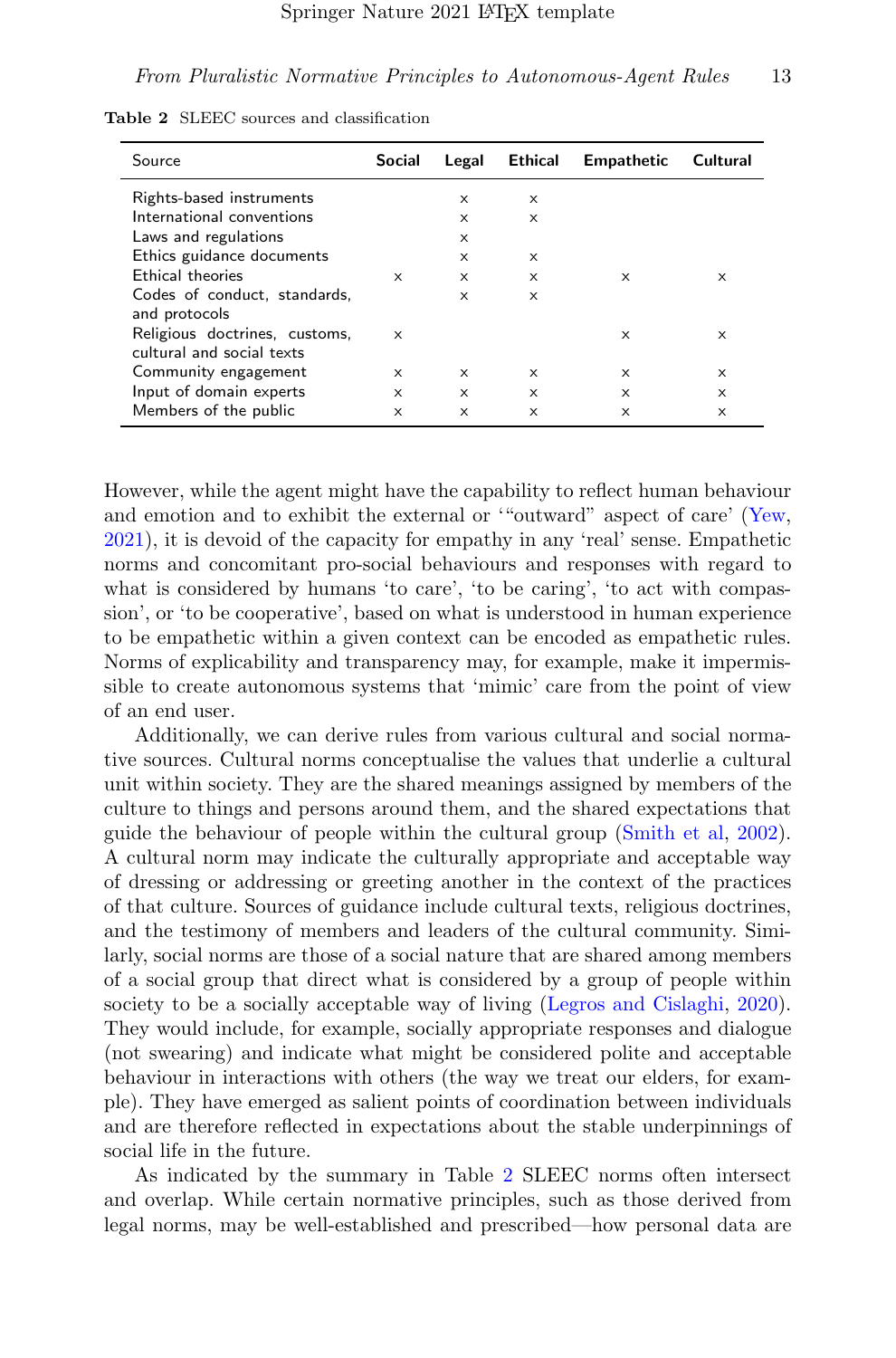processed, or what may be considered a rights-violation, for example—other norms, such as the dressing of the user in what society deems to be a presentable manner, albethey equally compelling, are less demanding and often not as clearly defined. Norms may also span SLEEC labels, so what it means to 'respect privacy' may be positioned differently with very different consequences and sanctions within a social, legal, ethical, or cultural setting. Where an infringement in one context (social or cultural, for instance) may result in embarrassment or shame, the infringement of the normative principle expressed in another context (legal), may result in non-compliance with a mandatory statutory requirement or civil action. SLEEC norms inform what we describe as the 'normative core' of a pluralistic principled approach to SLEEC system design and will have a direct effect on the development of SLEEC-sensitive autonomous agents, generally, and assisted-dressing autonomous agents, more specifically.

A single-principle view, such as 'maximising utility' or 'maximising the intrinsic value of outcomes', can be justified either as an heuristic or an approximation in predicting the truth about micro-motivations. However, when applied (more generally) to the aggregate, we challenge the adoption of a single-principle view, and suggest that, save for the very simplest of use cases, the process should be wider-reaching and highly adaptive to facilitate a complex, dynamic, and resilient context. The process we describe is one based on a plural principle approach [\(Ross,](#page-28-5) [2002\)](#page-28-5). Some moral philosophers want to go further. A principle monist like Robert Audi claims that Ross's plurality of principles can all be derived from a single, underlying, Kantian principle [\(Audi,](#page-25-9) [2001\)](#page-25-9). Yet another moral philosopher, Brad Hooker, makes exactly the same claim but grounds Ross's principles on a completely different single grounding principle: a rule consequentialist principle [\(Hooker,](#page-27-13) [1996\)](#page-27-13). Obviously, they cannot both be right. That justifies our pragmatic and irenic approach where we opt, instead, for Ross's original list of principles without seeking further to reduce the list to a smaller set of principles or, indeed, only one. This, we suggest, focuses the argument where it ought to be focused: on the difficult task of making the process of rule formulation more inclusive, adaptive, and explanatory.

We are, however, not committed to the view that norms or principles necessarily play the same role, or have the same strength and salience in every context, rather and only, that there is a pluralism of norms (and reasons), supporting or refuting an outcome (or favouring one outcome above another) within a particular context. These are norms (and reasons) that will provide a scaffold for building a case for explicitly selecting (either by justifying or refuting) a course of action underpinned by a set of rules.

Application. In the assisted-dressing use case, for instance, we can describe 'beneficence' in that the agent should aim to select for a good outcome and bring benefit to the user; 'non-maleficence' in that the agent should avoid harming the user—either psychologically or physically; 'autonomy' in that persons have the effective capacity to make decisions of their own that are of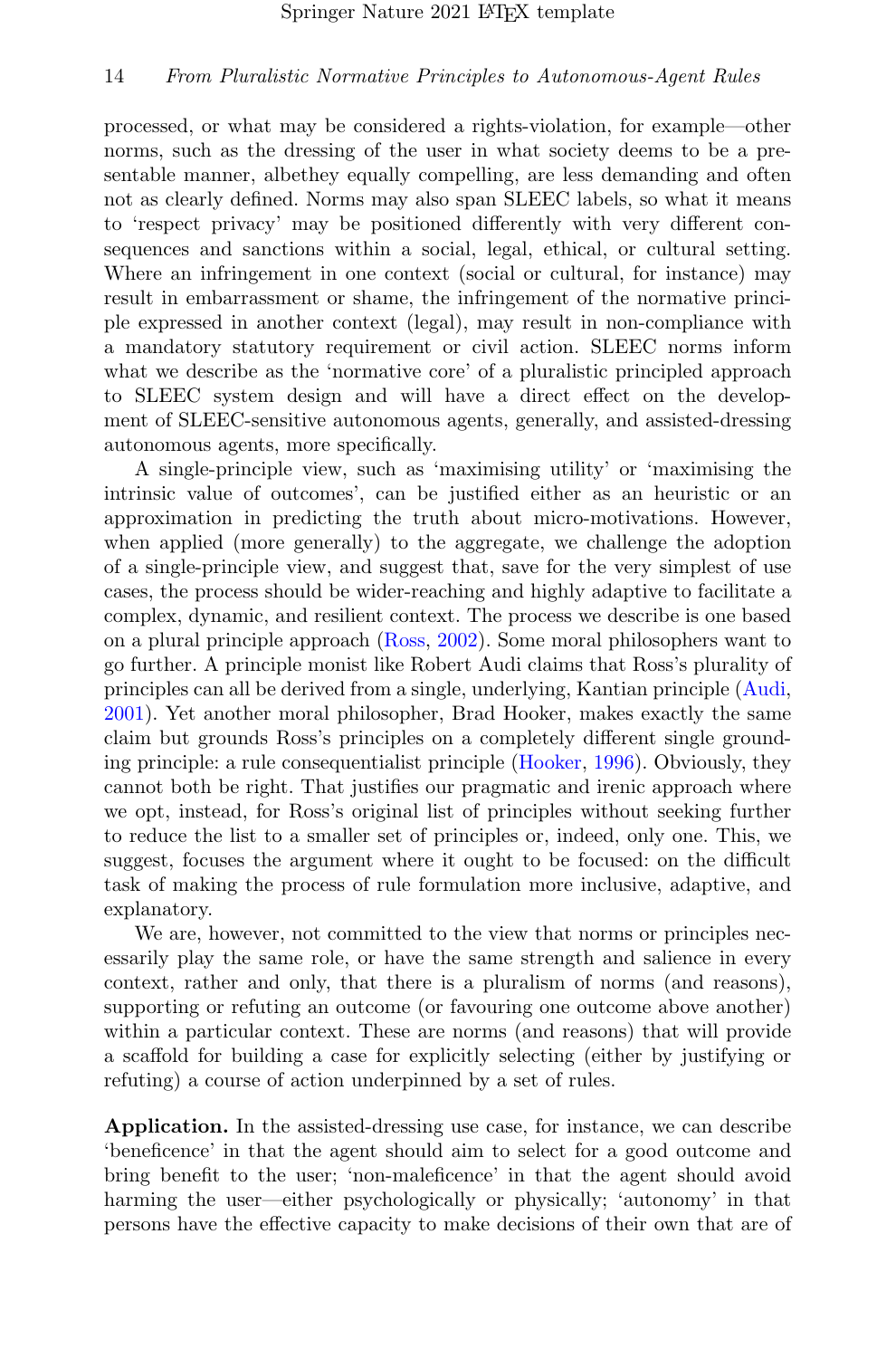practical import to their lives, and that the agent should respect the wishes of the user and obtain consent (or assent) as the circumstances dictate; and 'privacy' in that the agent should not only not compromise the user's privacy and avoid spatial intrusions when executing the dressing activity by taking necessary precautions, but also safeguard their informational privacy rights by practising good and lawful data-stewardship measures.

Once we have established what are the normative principles that are relevant for the design of an agent, we proceed to the next stage, that of identifying proxies and agent capabilities, and mapping the former to the latter.

### 4.2 Stage 2: Mapping principles to agent capabilities

Having completed the first stage of the process, we now have a list of the high-level normative principles that are applicable in the operating context in which the agent is to be deployed. At the end of this second stage we will have a map connecting operationalisable principles to agent capabilities and a set of preliminary rules from which to derive our SLEEC rules.

This stage involves three steps: first, identifying proxies (or placeholders) for normative principles, second, establishing the agent capabilities within the use case, and finally, mapping proxies to the capabilities.

First, normative principles in the abstract are not in the business of telling us about their practical application, their contextual appropriateness, or how to translate and operationalise them within a domain or sector. That is not their role which is, rather, to catalogue the right making features of actions. As Richardson suggests 'the crucial question is how ethical norms reach down to individual cases'[\(Richardson,](#page-28-13) [1990\)](#page-28-13). For abstract normative principles to play their role they ought to ground usable evaluative standards. Such standards are narrower in their scope than principles and more obviously context dependent. If appropriate we will, in our method below, describe a 'proxy' (or a 'placeholder') for the normative principle. This is the actionable form that is used to represent the value of the underlying principle in the guise of a standard. For example, granting consent or obtaining assent can act as a proxy for the rights to autonomy and self-determination, and the ability to request and access information regarding the decisions and inferences made by the agent may be the specific and actionable form of more general rights to be informed and to transparency.

Second, we are only able to derive rules for 'execution' by an autonomous agent where the requisite system capabilities exist to facilitate such execution. Simply put, we cannot write rules around emotion- or facial-recognition, for example, if the agent is incapable or not equipped to perform such functionality. It is therefore necessary at this stage to enumerate the capabilities of the agent and the components that enable such capabilities. We expose the agent capabilities through a conversation with roboticists who understand the hardware and software to be deployed in the agent. These capabilities represent the interface between the agent and the physical world, and it is through the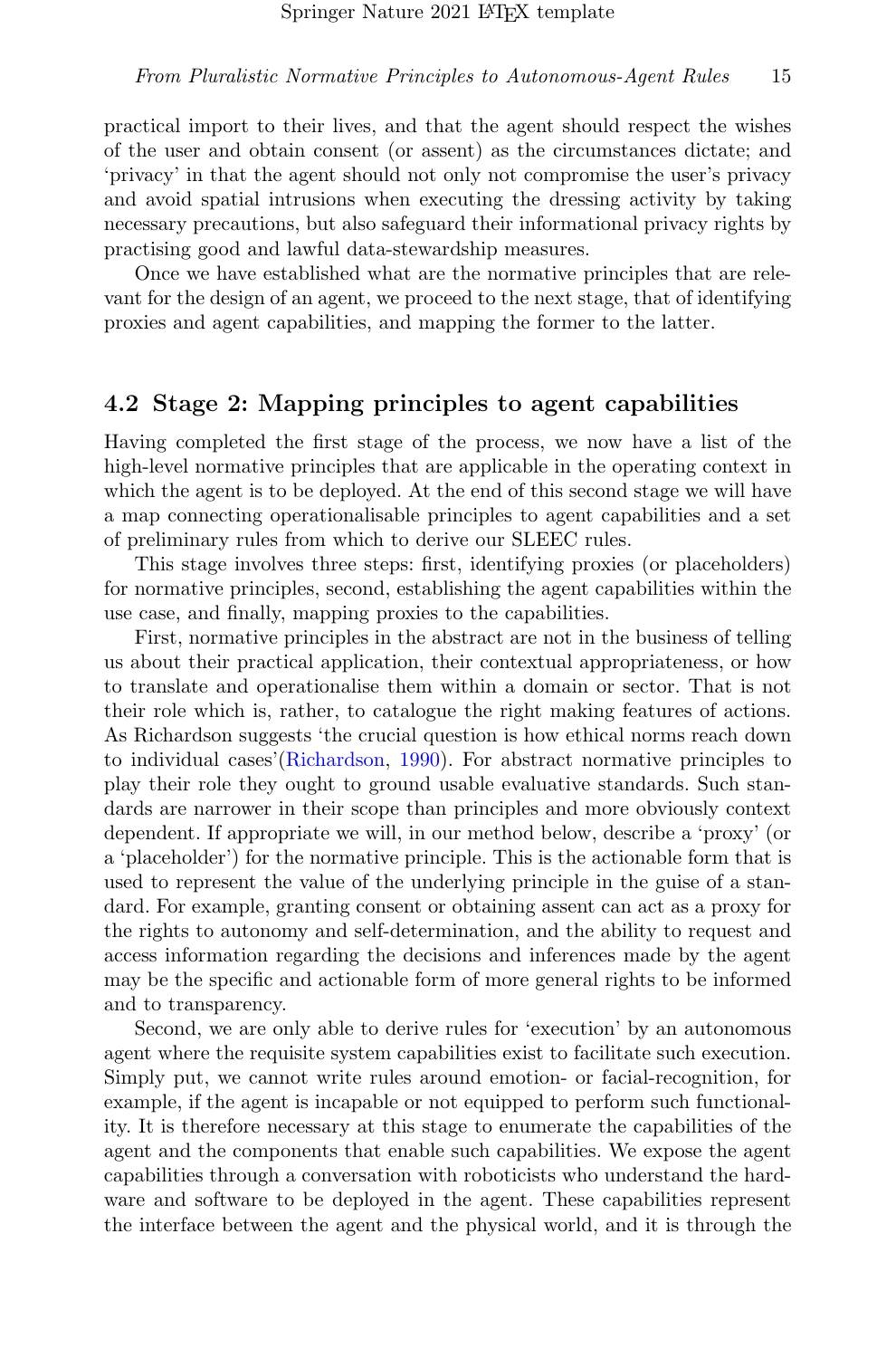| Component                 | Capability                                                                                         |
|---------------------------|----------------------------------------------------------------------------------------------------|
| Cameras                   | Estimate user pose, estimate limb trajectory, health assess-<br>ment                               |
| Smart watch               | Health assessment, fall detection                                                                  |
| Audio speaker             | Issue commands to the user, explain actions to the user                                            |
| Voice recognition         | Understand spoken requests from the user, obtain accent<br>from the user                           |
| Touch screen              | Accept commands from the user, obtain accent from the user,<br>display support team member to user |
| Support Interface         | Relay voice and video feeds from the user to the support team                                      |
| Home automation interface | Monitor temperature in the house, turn light on/off, open/<br>close curtains                       |

<span id="page-15-0"></span>Table 3 Components and capabilities of the robotic assisted dressing system

application of these capabilities that the service is delivered and that infringements of principles (described in detail hereunder as 'SLEEC concerns') may arise. A list of the components and their capabilities appropriate and available to our assisted-dressing example is provided in Table [3.](#page-15-0)

Third, having identified the primary relevant principles and their proxies within a use case as well as the capabilities of the agent, we begin a mapping exercise in which stakeholders consider how each capability may impact a normative principle (or proxy). This is a scoping exercise achieved through a discussion with stakeholders in a guided conversation in which we ask 'what is the scope and extent of the principle?'; 'what is the essence of, and what makes up, the principle?'; 'what does the principle seek to protect or mean within this use case?'; and 'given the agent capabilities, how can such a principle (or proxy) be implemented in practice?'.

Through an understanding of the capabilities, we are able to consider unintended consequences that may compromise a principle. So, for example, a motion sensor implemented using infrared or ultrasonic sensors may have limited privacy implications, whereas a motion sensor implemented using a camera may give rise to increased privacy concerns.

Application. To demonstrate the application of this stage of our process, we consider again the use case presented in Section [3.](#page-6-1) Starting with the three highlevel moral principles identified in stage 1 (respect for autonomy, privacy, and non-maleficence) stakeholders identify six proxies or placeholders. Consent or assent is the proxy for respecting a user's autonomy. Respecting autonomy is to ensure that the user maintains an appropriate level of control, so the act of giving instructions is expressed as a placeholder for the principle of autonomy. Non-maleficence comprises two placeholders concerning preventing harm to the user's psychological and to the user's physical well-being. Finally, privacy consists of safeguarding intrusion into the user's private space when they are, for example, partially clothed or undressed, and upholding informational privacy or practising sound data-protection practices.

The developers of the agent list the following amongst the system capabilities: voice recognition, voice synthesis, the ability to call support using audio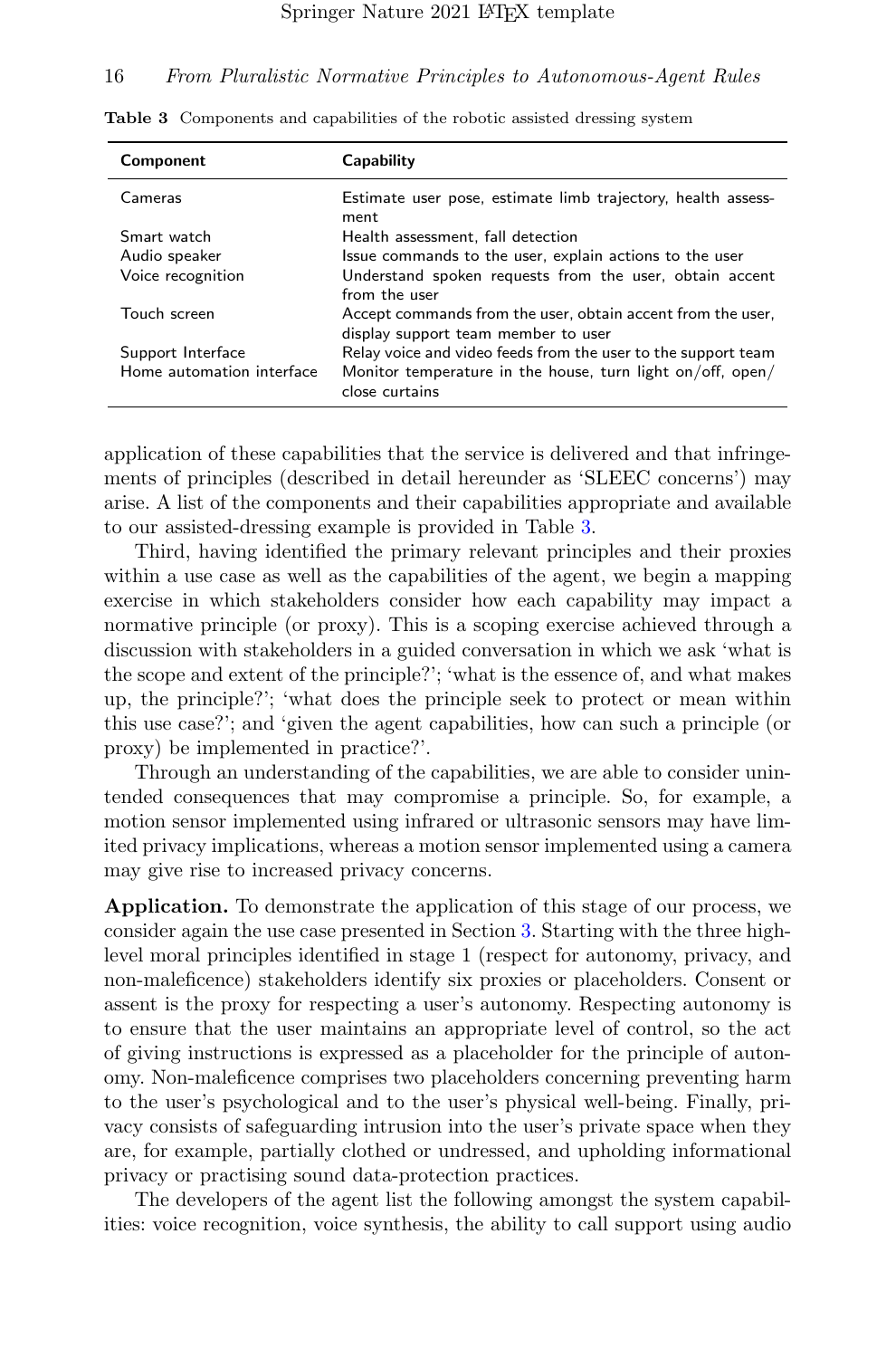

<span id="page-16-0"></span>Fig. 3 A subset of the mappings between SLEEC principles and agent capabilities for our use case.

or video communications, and the ability to open or close the curtains. We are able to construct a map from proxies to capabilities defined for the system as shown in Figure [3.](#page-16-0) For example, we may establish that voice recognition only exists so that the user can give instructions to the agent. Hence, and in this way, this capability allows for instructions and user assent to be received and therefore autonomy to be respected. Voice synthesis is included such that reassurance can be given to the user and, hence, a link is made by the healthcare professionals to the psychological health of the user.

Capabilities may be linked to multiple proxies. This is the case for voiceonly support calls. Here the intention is that the agent will contact support when the user is in psychological or physical distress. In addition, the choice to use voice-only is motivated by the use case and the knowledge that a user may be in a state of undress and privacy should be maintained.

Figure [3](#page-16-0) shows the results of the first phase of such an exercise for a subset of the proxies and capabilities of our assisted dressing applications. Here the links indicate that the agent has a capability that may affect a normative principle or proxy and that a preliminary rule can be written about it. For example, we note that there are links for psychological health to three activities: calling support, asking of permission, and detecting distress. Similarly, we note that the action of asking permission requires a consideration of user assent or consent, dignity, and the psychological health of the user.

Further questioning the intention of the capabilities will lead to a set of preliminary rules that act as an input to the next stage of the process. Some examples of such rules derived from our map may be:

- When the user tells the robot to open the curtains then the robot should open the curtains.
- When the robot cannot find a garment then the robot should inform the user.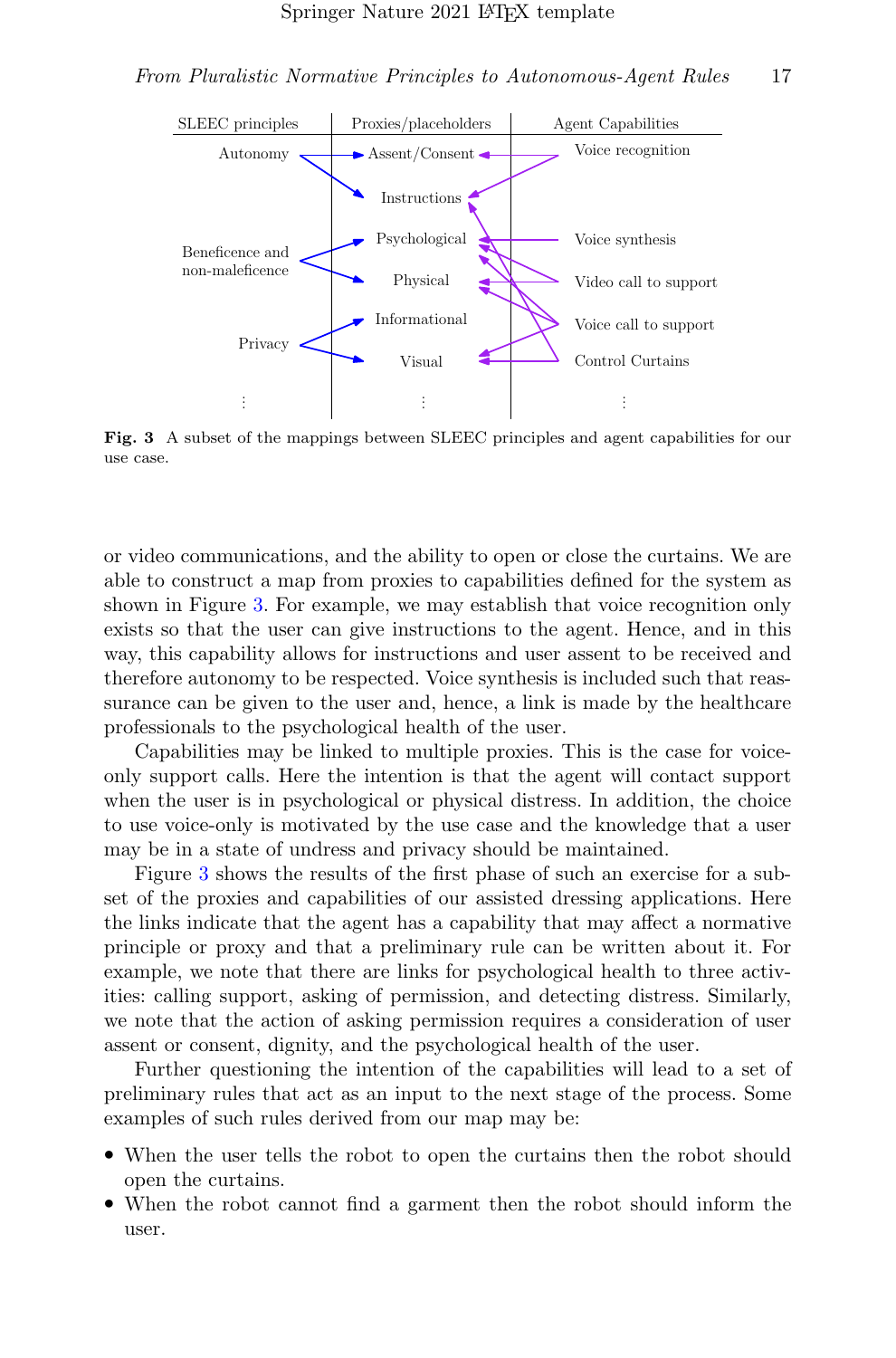• When the user is distressed and the user is fully dressed then support should be called using video.

We derive a list of preliminary rules. Each preliminary rule is then considered, in turn, as input to the subsequent stages. We consider, as an example, the first preliminary rule.

### 4.3 Stage 3: Identifying SLEEC concerns

Once we have a preliminary rule generated in stage 2, we proceed to stage 3, which involves identifying and considering SLEEC concerns. These are points (of impact) within the system-process that directly (and potentially, adversely) affect a SLEEC norm so that they are a cause of concern. We illustrate this issue using a preliminary rule from the use case. Namely, a rule shown below has been generated based on the need to respect user autonomy by directing the agent to follow a user's instruction.

When the user tells the robot to open the curtains, then the robot should open the curtains.

However, given the context of assisted dressing, by opening the curtains privacy may be compromised, which is a cause of concern. Thus, this preliminary rule leads to the identification of privacy as a SLEEC concern. We do not seek to eliminate the preliminary rule, but rather to identify that a SLEEC concern exists, and to indicate that the rule should be extended to consider scenarios where following the rule puts privacy at risk. To assist in the identification of normative risk and SLEEC concerns, a range of tools can be deployed: including, impact assessments - be they data protection, fairness and bias, ethical or human-rights impact assessments. UNESCO has recently introduced the notion of an Ethical Impact Assessment in its Recommendations for the Ethics of Artificial Intelligence [\(UNESCO,](#page-29-10) [2021,](#page-29-10) 50-53). This is one way to identify and assess the concerns and risks the agent poses to the user by the infringement upon one or more normative principles.

Legal concerns can be identified in this stage. Regulatory, policy, and standards applicable to the agent should also be ascertained at this stage. These are laws, specific regulations, policies, standards, and codes of conduct relevant to the field and include, more generally, adherence to any obligations of a legal or regulatory nature. Legislative and regulatory compliance can mandate certain activities, such as the strict adherence to stipulated data protection and transparency measures (see the EU General Data Protection Regulation 2016/679, for example, and the introduction of data protection measures), and the compliance with health and safety standards for robotics.

Application. An example of a(n extended) rule that takes the SLEEC concerns into account may require to collect only the minimum required personal information (data minimisation rules). Moreover, 'high-risk' systems may require stricter compliance duties. If 'emotion-recognition' systems are used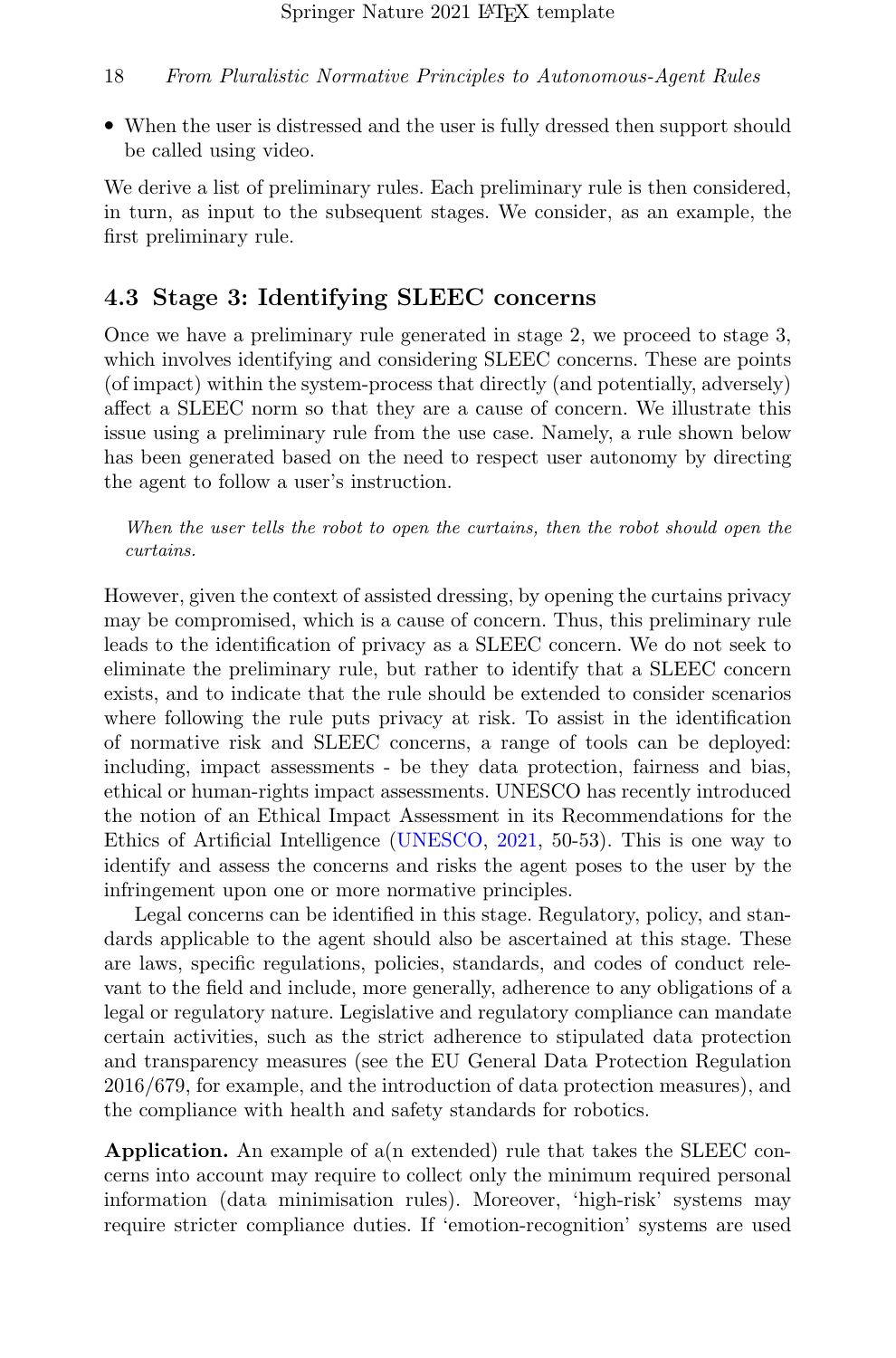| <b>SLEEC Concern</b>            | <b>Description</b>                                                                                                                                                                                                 |
|---------------------------------|--------------------------------------------------------------------------------------------------------------------------------------------------------------------------------------------------------------------|
| Privacy                         | Limiting intrusion on the personal space of the user and ensuring<br>privacy is protected; safeguarding health data, practising good<br>data stewardship, and granting or restricting access to medical<br>records |
| Respect for Autonomy            | Granting and withdrawing of permissions, including consent and<br>assent; ensuring the user maintains an appropriate level of control                                                                              |
| Dignity                         | Understanding and accommodating the user's social and cultural<br>sensitivities, respectful treatment                                                                                                              |
| Explainability and transparency | Informing the user about system decision-making and any infer-<br>ences made; providing justification for a course of action adopted                                                                               |
| <b>Beneficence</b>              | Maximising good outcomes                                                                                                                                                                                           |
| Non-maleficence                 | Minimising harm by ensuring safety and reducing the possibility<br>of physical and psychological harm to the user                                                                                                  |

<span id="page-18-0"></span>Table 4 Examples of SLEEC concerns in the robotic asssisted dressing system

to detect, for instance, whether a user is 'distressed', 'upset', or 'frustrated', this may trigger a legal duty regarding the disclosure requirement to inform the user that such a system is being used (see, for instance, the proposed EU AI Act) [\(European Commission,](#page-26-12) [2021\)](#page-26-12). Thus, a preliminary rule written using such technology, would raise a SLEEC legal concern, and would need to be addressed, e.g. by revising and extending the rule (as described in stage 5).

In this stage, it is not only instances of legal and ethical concerns that are identified. We also identify concerns of a social, empathetic, or cultural nature. In the context of the dressing robot, there are situations where the user's emotional state might give rise to concerns that necessitate an agent response of compassion, helpfulness, and cooperation requiring the generation of empathetic rules. Privacy may be challenged not only with respect to the user's informational privacy (and addressed by written SLEEC rules of a legal nature), but also with respect to the physical, psychological, and social dimension of privacy by intrusion into a user's personal space (and addressed by legal and social-cultural SLEEC rules) [\(Lutz et al,](#page-27-14) [2019\)](#page-27-14). Examples of SLEEC concerns for our use case are provided in Table [4.](#page-18-0)

Once we have identified points of SLEEC concern, we ascertain whether or not any SLEEC conflicts have arisen in the next stage.

### 4.4 Stage 4: Identifying and resolving SLEEC conflicts

In stage 4 we identify and seek to resolve SLEEC conflicts. The agent may both support and threaten different normative principles; this in practice often requires trade-offs between different legitimate, yet conflicting, principles. Accessing personal data, for example, may improve the quality and efficiency of services, but compromise privacy and informational autonomy (e.g. in the event of a security vulnerability). Similarly, increased automation, while a source of convenience, risks undermining autonomy and self-determination [\(Whittlestone et al,](#page-29-11) [2019\)](#page-29-11). Other examples include: efficiency versus safety, predictive accuracy versus explainability, and autonomy versus beneficence.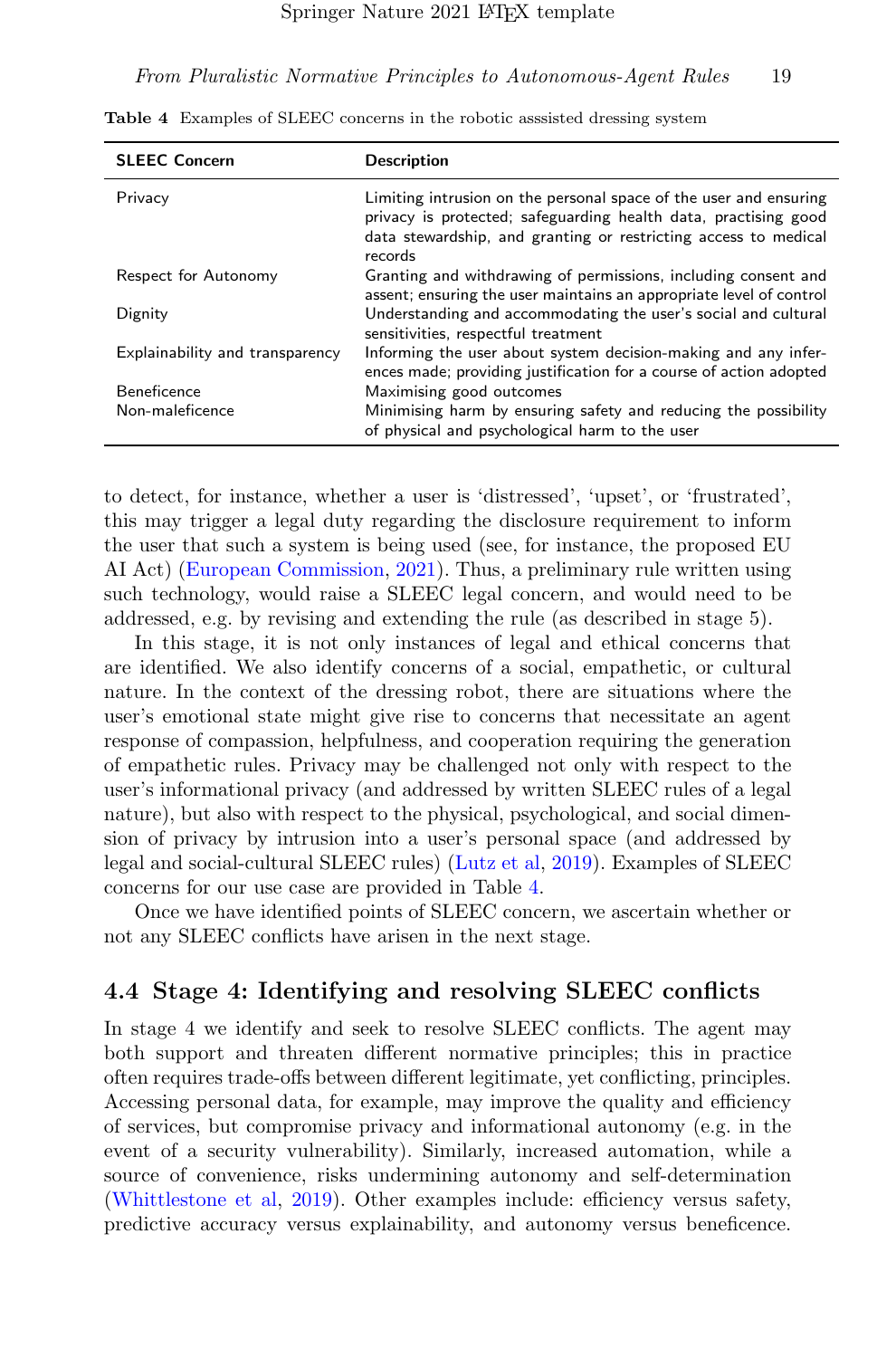Given the right contextual factors, 'technologies might create tensions between any two (or more) of these values or norms—or even simultaneously threaten and enhance the same value in different ways' [\(Whittlestone et al,](#page-29-11) [2019\)](#page-29-11).

A normative 'conflict' refers to the situation where actions A and B ought to be performed, but it is impossible to perform both [\(Horty,](#page-27-4) [2012,](#page-27-4) 65). We describe such actions as 'competing' or in 'tension' in the sense that certain decision contexts require resolution by negotiated justifiable trade-offs as either only one interest or value can be maximised, or a balance must be sought in establishing the 'sweet spot' where a position of compromise is favoured. 'Conflict' and 'tension', thus, speak of the ways in which the pursuit of one normative principle can resist or oppose another in a certain context [\(Horty,](#page-27-4) [2012\)](#page-27-4).

Application. We suppose that in the deployment of an agent competing or conflicting normatively-relevant reasons arise both to do something and not to do something (or to do something else). For instance, we consider again the rule from our use case identified in stage 3 and reproduced below for convenience.

When the user tells the robot to open the curtains, then the robot should open the curtains.

In generating this rule we have set up two potentially conflicting SLEEC norms, that is, respecting autonomy (by the agent following a user's instruction) and safeguarding privacy (by not following the user's instruction and ensuring the curtains remain closed).

We consider too the example of an agent that might be required to tradeoff the principle of respect for autonomy against one underpinned by nonmaleficence. For instance, a user may exercise their right to autonomy (by refusing that an action is performed, such as to take medicine, or get dressed as required by the agent) only to expose themselves to harm. Ethically-relevant reasons exist both for the system to respect the individual's autonomy and to uphold the principle of preventing harm (non-maleficence).

Both courses of action present reasons both to do something and not do something, underpinned by *prima facie* principles and obligations. Both have metaphorical weights and both have identifiable courses of action that rules can be written about and that are ethically indicated in the circumstances. We proceed then to resolve these conflicts as explained next.

### 4.4.1 Resolving conflicts

As discussed, determining a rule may require a degree of sacrifice in one norm in the pursuit of another. One way of resolving tension, we suggest, is to select the principle that is most important relative to a context. When this happens, we decide 'which of these values is more important (or, more precisely, [we] assess the importance of the marginal increments and decrements of these values that are at stake)' [\(Scanlon,](#page-28-14) [2003\)](#page-28-14). We refer to this importance as the 'salience' of a norm. This is the evaluative quality of a norm that is particularly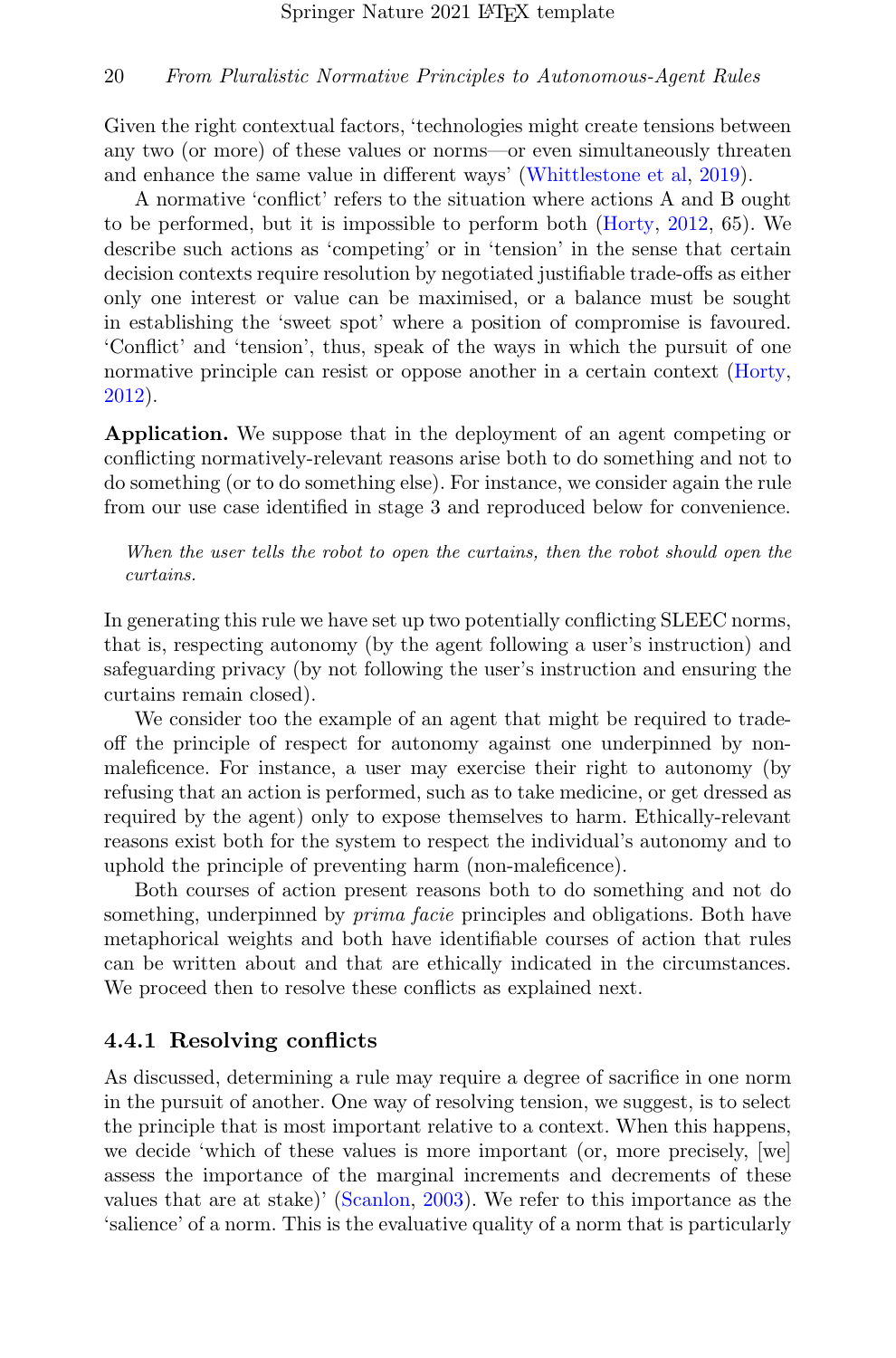noticeable, important, or prominent, and which serves as the justification for a decision to introduce a rule. Based on the salience of a normative principle within a context we can establish a priority of normative principles and rules. We capture this from the considered judgement of the stakeholders.

Application. The withholding of assent, for example, as the proxy for respect for autonomy, would be grounds to justify the agent choice to not proceed with dressing a user. However, if the situation should change (by the introduction of new evidence, by the uncovering of a new SLEEC concern, or by obtaining a new instruction from the user), a different underlying normative principle may become relevant (such as in the prevention of harm) resulting in a rule to follow a new or revised course of action and associated choices.

We demonstrate next how to resolve conflicts and tensions by means of preliminary default rules and defeaters.

### 4.4.2 Deriving defeaters

Having identified a preliminary rule in the previous stage, we now identify, via stakeholder engagement, the conditions in which a rule may be defeated.

Drawing on a defeasible reasoning framework, we establish the default rule (typically, the preliminary rule) with exceptions (dependent upon a use case and the use requirements) [\(Horty,](#page-27-7) [2001,](#page-27-7) [2012\)](#page-27-4). Thus, we make such rules contingent upon the possibility of them being suppressed or defeated by further specific reasons (known as 'defeaters'). This is done by considering the conditions under which the defeasible rule is invalid, and setting out why and when those conditions do not hold. These defeaters address specific SLEEC concerns with the aim of resolving SLEEC conflicts such as those illustrated above.

This stage allows for the reasoner (in this instance, the stakeholders and rule writers) to draw plausible and tentative, but not infallible, conclusions that can subsequently be retracted based on further evidence. Moreover, it creates a mechanism of revising norms and rules in the face of the acquisition of new information [\(Reiter,](#page-28-15) [1980,](#page-28-15) [1988\)](#page-28-16). This non-monotonic reasoning provides an efficient method of managing incomplete, dynamic information, where conclusions can be revised and retracted as more evidence becomes available [\(McDermott and Doyle,](#page-27-15) [1980,](#page-27-15) 42). In this process, new SLEEC concerns and a changing context can lead to the withdrawal of previously established rules and the re-writing and extending of rules.

Thus, a rule can be defeated or overcome by exceptions (or 'hedges') [\(Horty,](#page-27-4) [2012\)](#page-27-4). We follow the argument of [Knoks](#page-27-5) [\(2020\)](#page-27-5), who holds that moral principles and duties have 'hedges' (or built-in 'unless' clauses) which set out the conditions or circumstances under which the normative principle (or rule) does not apply. In practice, applying a hedge would mean that the system proceeds along a course of action underpinned by a preliminary, default rule, unless a hedge clause is triggered. We thereby account for as many exceptions (or deviations) from the default, preliminary rule as necessary.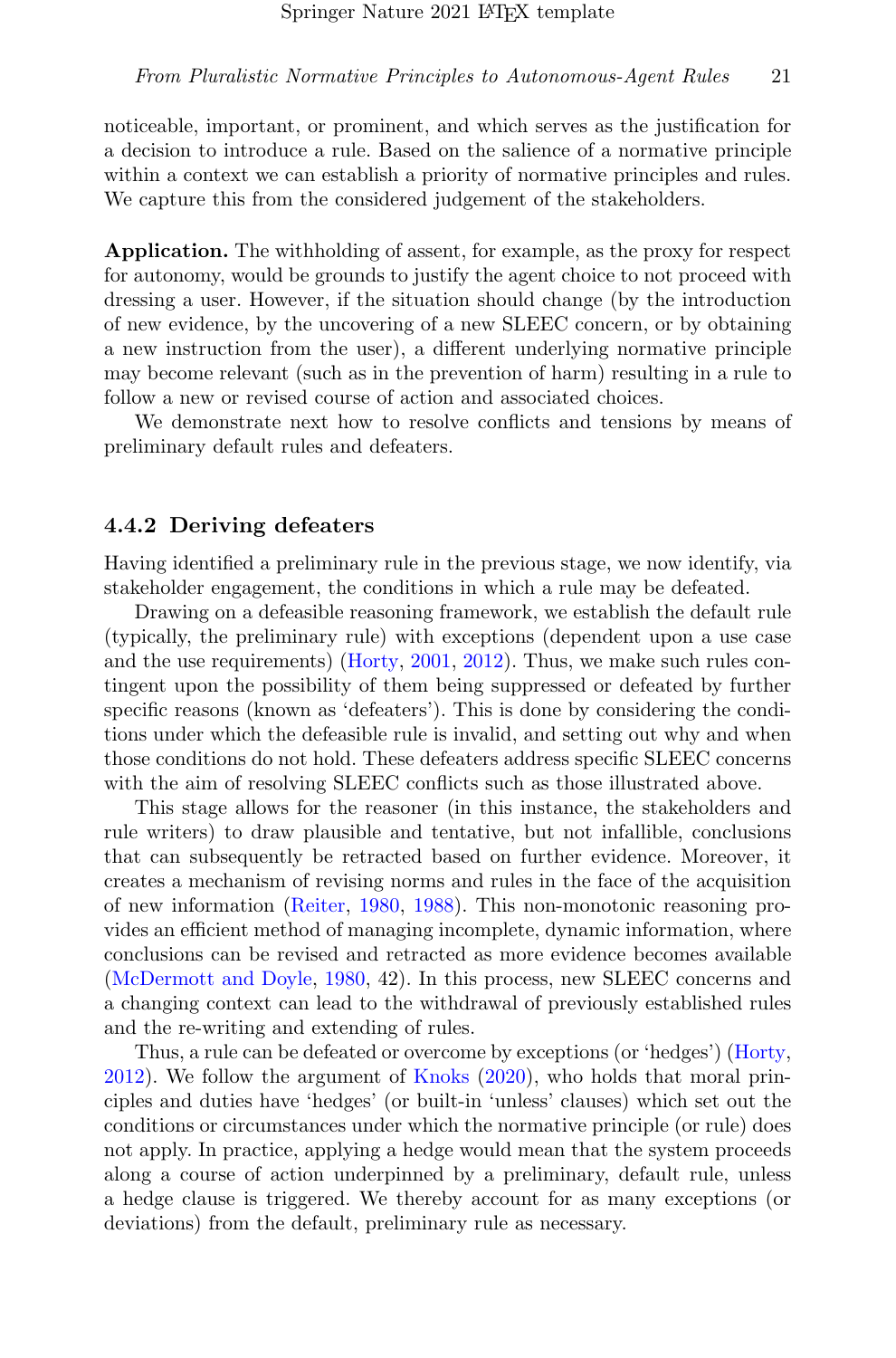Defeating conditions, represented by 'hedging clauses' are introduced to establish whether a rule is true by considering any counter-examples, any conditions under which a rule may not be valid, and by considering whether there are any reasons that may lead to the conclusion that the evidence supporting a rule might be invalid [\(Weinstock et al,](#page-29-12) [2013\)](#page-29-12). Importantly, we cannot be sure that all possible defeaters have been identified within a context, only that a process is in place to anticipate and accommodate the finding of further evidence and for the creation of as many defeaters as may be necessary to accommodate this.

Application. We refer again to the preliminary rule in the use case:

When the user tells the robot to open the curtains, then the robot should open the curtains.

In this form, it favours autonomy. However, given the salience of privacy in the assisted-dressing context, we hedge it with the following 'unless' clause:

UNLESS the user is 'undressed', in which case the robot does not open the curtains and tells the user 'the curtains cannot be opened while you, the user, are undressed'.

The rule is now expressed as:

When the user tells the robot to open the curtains then the robot should open the curtains, UNLESS the user is 'undressed' in which case the robot does not open the curtains and tells the user 'the curtains cannot be opened while you, the user, are undressed.'

This now provides for a condition under which the preliminary rule will not hold, but will be defeated in the interest of safeguarding privacy.

## 4.5 Stage 5: Labelling, identifying impact, and re-assessing complex rules

We generate rules that capture the complexity of SLEEC concerns of autonomous agents. We have demonstrated how preliminary rules may be extended using defeaters creating 'complex rules', which comprise the preliminary rule together with single or multiple defeaters, as the use case may require. However, this is not the end of the process. In generating a complex rule, we need to re-assess it against any novel SLEEC concerns that may arise as a consequence of this new rule. This is done with due consideration of the impact the rule has on one or more principles. We next describe how a rule might be labelled and have its impact assessed, and then be re-evaluated in light of any anticipated or subsequent SLEEC concerns and conflicts.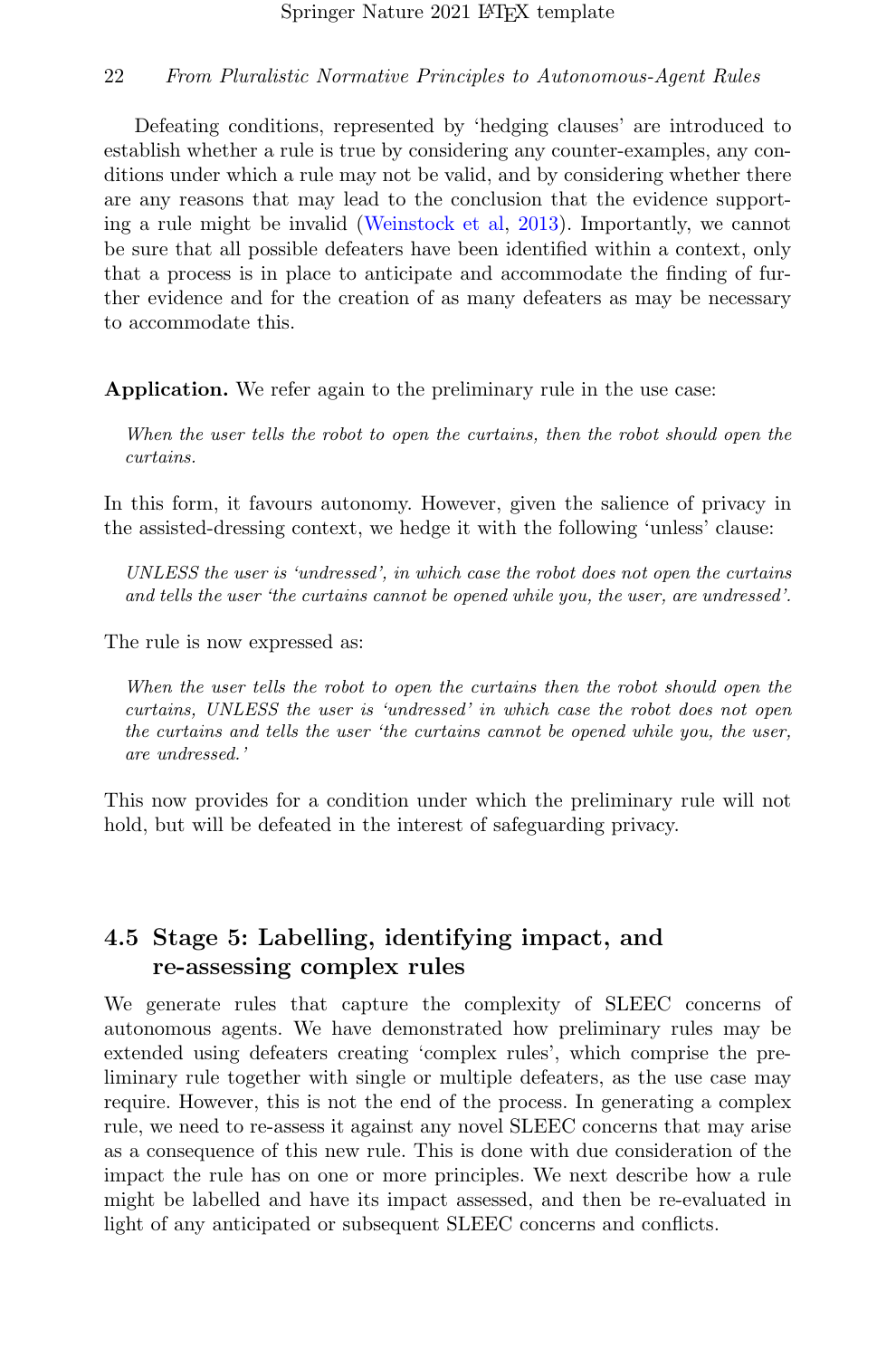### 4.5.1 Labelling and accounting for impact

Rules are labelled, according to their SLEEC type—as social, legal, ethical, or cultural. Rules written about a particular norm, such as dignity, for instance, may have different SLEEC types and depend upon the SLEEC concern the rule seeks to protect. So, as illustrated in Table [1,](#page-5-0) dignity may be concurrently a social, legal, ethical, empathetic, and cultural norm, but a legal rule written apropos dignity might look different and have different implications to one safeguarding a cultural dignity norm.

What is required in the process is not that SLEEC conflicts be avoided, but that the process anticipates such conflict within a context and has the ability to resolve conflicts in the face of one or more 'competing' normative concerns in so far as a ranking in terms of importance is possible. This is directly informed by the impact and salience such a rule may carry, which in turn informs the additional defeaters that may need to be written.

A rule, thus, informs a SLEEC concern positively, negatively, or in a manner that is neutral. This we refer to as its 'impact'. The impact of a rule assists in the management of conflicts, by the consideration of possible trade-offs and prioritisation, that is informed and accommodated through the generation of defeaters. We identify impacts on a severity scale, that is, of high, moderate, or low severity. Identified impacts, such as those with the likelihood of causing serious harm, for instance, can be classified with 'high' severity and prioritised accordingly.

### 4.5.2 Re-assessing SLEEC concerns

Finally, rules are re-evaluated and tested against new or anticipated SLEEC concerns and conflicts. Accordingly, rules are amended and new defeaters advanced, as required. On the strength of the information available, and as new information comes to light, so a rule, its priority (ordering or ranking), and its defeater(s) may be extended or changed. Thus, the adoption of a rule may need to be surrendered in the face of additional information and a changed context [\(Reiter,](#page-28-16) [1988\)](#page-28-16). In this way the adaption and refinement of rules, through a process of iteration, can be better accommodated and aligned in a broad range of scenarios of use of a particular application.

While the process can continue *ad infinitum*, we anticipate that this should practically continue until such time as it is sufficiently (and reasonably) obvious that the refinement of a rule (and any associated defeaters) has been exhausted or, as suggested by [Weinstock et al](#page-29-12) [\(2013\)](#page-29-12), until such time as 'no increase in confidence will result from further developing the argument.'

Application. For the example, we have generated the following complex rule.

When the user tells the robot to open the curtains then the robot should open the curtains, UNLESS the user is 'undressed' in which case the robot does not open the curtains and tells the user 'the curtains cannot be opened while you, the user, are undressed'.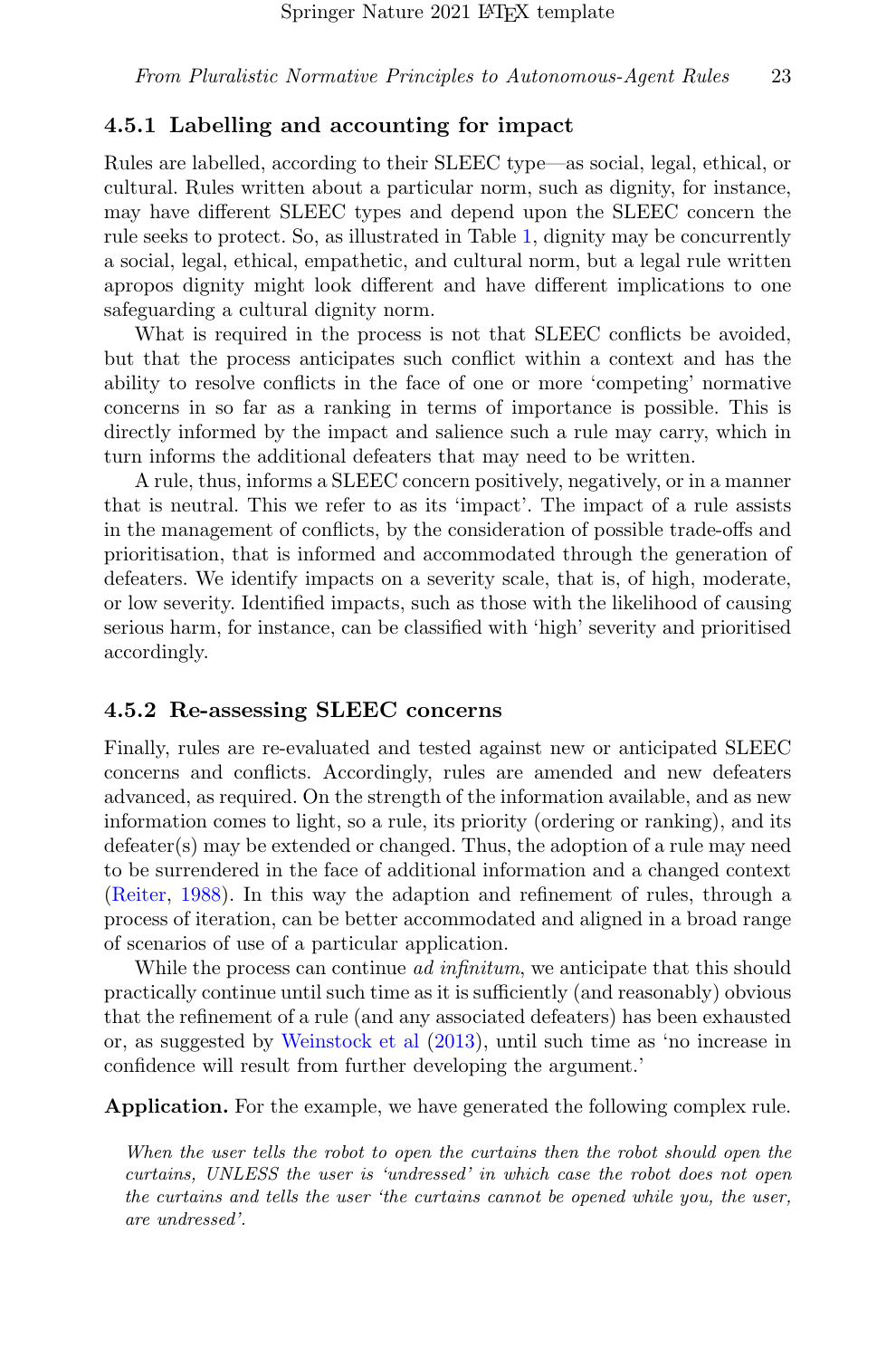This rule as it stands, while having a positive impact on privacy and explainability, may have a negative impact on the user's autonomy. Based on the view that privacy is salient, in this instance, we have traded autonomy off against privacy. However, and importantly, the enquiry is not complete. In this final stage of the process we need to recheck the rule against any novel SLEEC concerns that may arise as a consequence of the complex rule. So, in our example, by not following the user's instruction the user may become highly distressed or aggravated by this imposition on their autonomy, causing the user undue and unwanted psychological harm. This rule, thus, raises a new SLEEC concern: that of compromising the principle of preventing harm (or non-maleficence). We identify non-maleficence as a salient SLEEC concern in the context with a high-severity negative impact and so extend the complex rule by writing a harm-avoidance rule. We now generate a further defeater:

When the user tells the robot to open the curtains then the robot should open the curtains, UNLESS the user is 'undressed' in which case the robot does not open the curtains and tells the user 'the curtains cannot be opened while you, the user, are undressed,' UNLESS the user is 'highly distressed' in which case the robot opens the curtains.

The position in this rule is that privacy is a justifiable trade-off in the face of user distress and resultant psychological harm. The amended impact reflects a positive outcome for autonomy and in preventing harm, but a negative one for privacy. Such trade-offs, we suggest, are negotiated by the stakeholders in determining the most favourable all-things-considered outcome.

To conclude our example, Table [5](#page-24-0) considers a few more rules. As indicated by our process, for each rule, we identify the original preliminary rule, the ordering, the defeater(s), any conflicts and impacts, and the SLEEC labels.

## 5 Conclusion

Rapid progress in the development of autonomous agents has the potential to give rise to applications that can greatly enhance well-being, but an equal potential to do harm. In order to ensure the safe and trustworthy functioning of autonomous agents, it is important to pay careful attention to the social, legal, ethical, and cultural context in which they exist. In order to avoid harm, particularly as these technologies become further integrated in more intimate levels with their users, the imperative to embed SLEEC norms into autonomous agents becomes more pronounced. However, SLEEC norms are often expressed as abstract high-level principles that are not easily reduced to workable rules that an autonomous agent can follow. The five-stage iterative process detailed in this paper describes a method to refine these high-level normative principles into workable rules that must be followed by an autonomous agent that can be trusted to comply with SLEEC norms in a manner that is satisfactory for end users as well as all other stakeholders.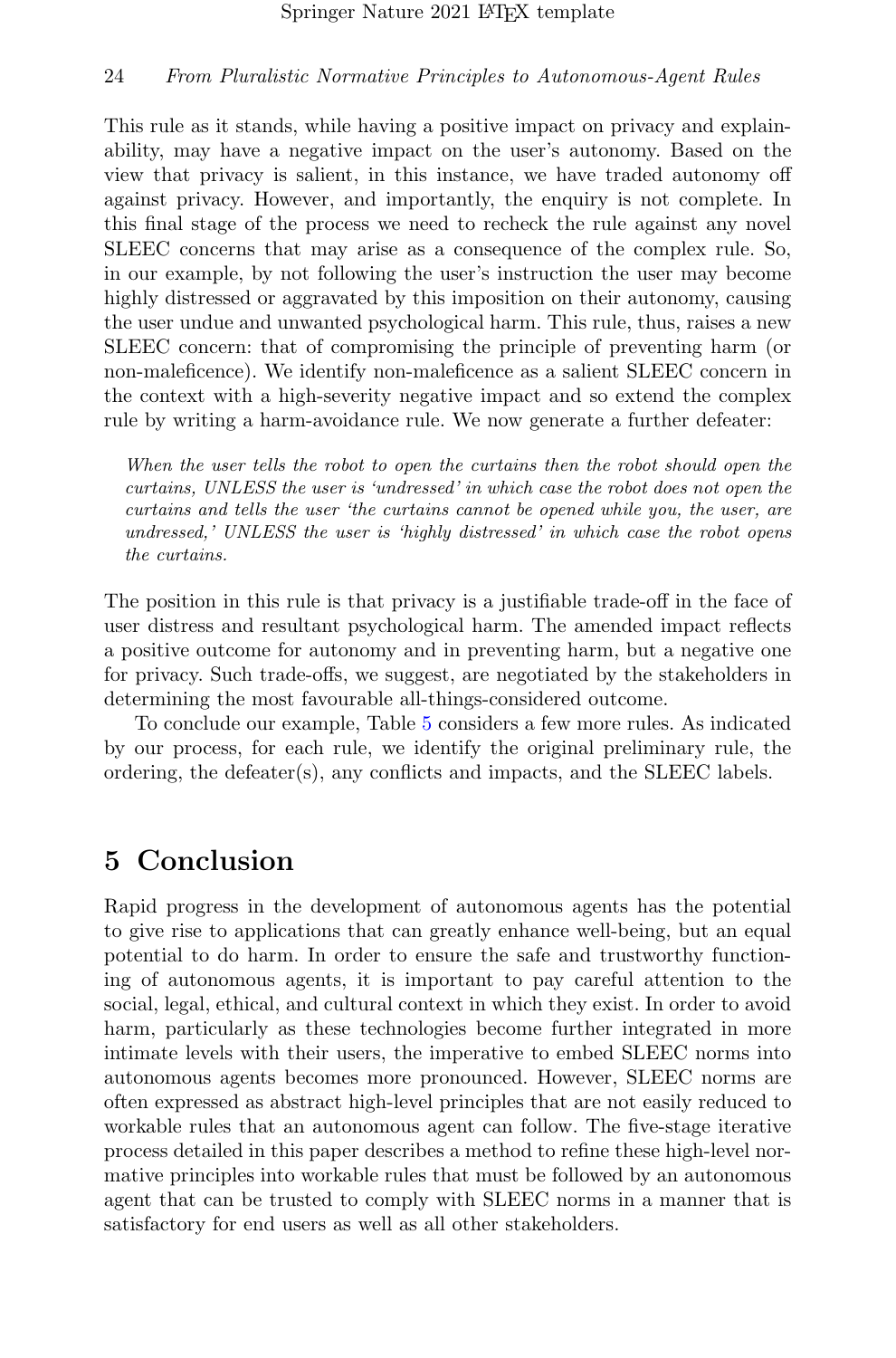| #                 | type               | rule                                                                                                                       | impact                  | label               |
|-------------------|--------------------|----------------------------------------------------------------------------------------------------------------------------|-------------------------|---------------------|
| 0                 | prelim             | when the user, tells the robot to open the<br>curtains, the robot should open the curtains                                 |                         |                     |
| $\mathbf{1}$      | defeater           | unless the user is 'undressed' in which case do not<br>open the curtains and tell the user 'the curtains                   | $-A$ $-PH$<br>$+P$ +E   | ethical,<br>social  |
| 2                 | defeater           | cannot be opened while the user is undressed'<br>unless the user is 'highly distressed' in which case<br>open the curtains | $+A$<br>$+$ PH -P       | ethical.<br>social  |
| 0<br>$\mathbf{1}$ | prelim<br>defeater | when dressing the user, close the curtains<br>unless you are on the 3th floor or above                                     | $+A.$<br>$+P$           | social              |
| $\mathbf 0$       | prelim             | when using emotion recognition system to detect<br>user distress, inform user                                              | $+T$ +E<br>$+PH$        | legal,<br>ethical   |
| 0                 | prelim             | when the cultural dress-preference type is A and<br>gender type is B, dress in clothing item X                             |                         |                     |
| $\mathbf{1}$      | defeater           | unless the user advises otherwise                                                                                          | $+CS$<br>$+$ SR<br>$+A$ | cultural,<br>social |
| $\Omega$          | prelim             | collect only minimum personal information (data<br>minimisation rule)                                                      | $+P$                    | legal               |

<span id="page-24-0"></span>Table 5 Examples of stepwise rule elicitation

Key:  $A =$  autonomy,  $PH =$  psychological health (non-maleficence),  $P =$  privacy,

 $E =$  explainability,  $T =$  transparency,  $CS =$  cultural sensitivity,  $SR =$  social requirement

To create autonomous agents that are SLEEC sensitive, we have offered a process to bridge the gap between normative principles and practice. The process can be used to derive SLEEC rules by operationalising normative principles, thereby enabling the agent, from a set of possible actions, to select and execute the most normatively favourable action in the intended context, and premised on a range of underlying SLEEC normative principles.

This paper does not consider full moral machines, but rather it considers agents that can be SLEEC-relevant and SLEEC-sensitive. In order to reduce high-level principles to workable rules, it is important, as the first stage of the process, to first consider the operating context and design intended for the agent. With this in mind, stakeholders decide on the relevant high-level principles, taking advantage of frameworks such as AI ethics documents, rights-based principles, cultural norms, and appropriate legal codes. At stage 2 these principles, or their proxies, are then mapped to the agent's capabilities and a set of preliminary rules are developed. Stage 3 identifies SLEEC concerns. At this stage the agent determines points of impact within the system-process that may adversely affect a SLEEC norm. Legal concerns and impact assessments are considered. Stage 4 identifies and seeks to resolve conflicts either through assessing trade-offs or generating a compromise. This means that the salience of normative principles within the given context must be taken into account in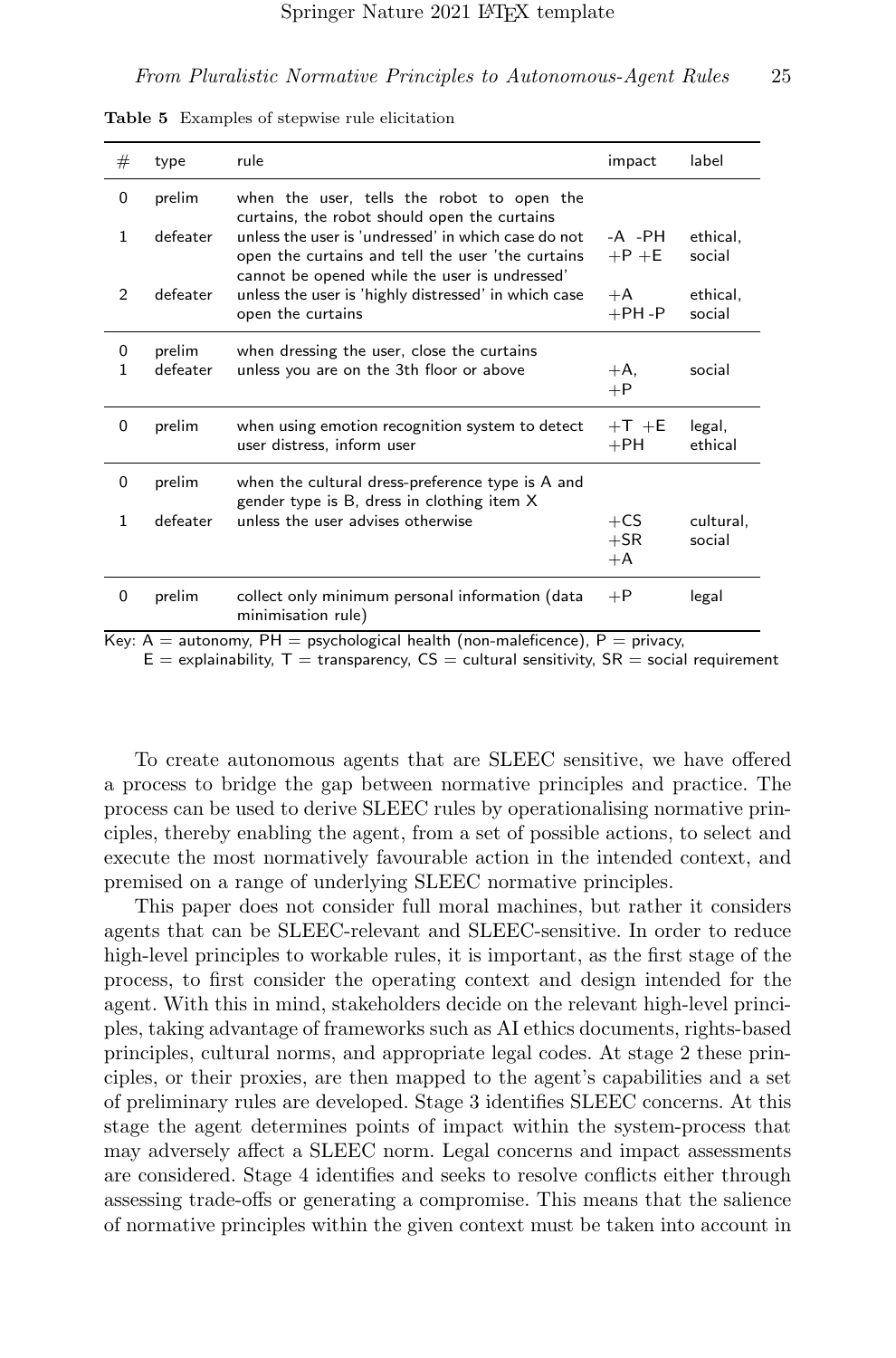order to understand which norms and rules take priority. Once that is established, defeaters are generated, where a rule is followed—unless the defeater holds. Defeaters address specific SLEEC concerns with the aim of resolving SLEEC conflicts. Finally, through a process of iteration at stage 5 there is a re-assessment of rules and a generation of complex rules in which rules are amended accordingly and new defeaters advanced. The process of iteration is complete once it is sufficiently reasonable and obvious that the refinement of rules has been exhausted, or there is no further increase in confidence that a new iteration will meaningfully refine the rules further.

## Statements and Declarations

The authors have no competing interests to declare that are relevant to the content of this article.

## References

- <span id="page-25-1"></span>Allen C, Smit I, Wallach W (2005) Artificial morality: Top-down, bottom-up, and hybrid approaches. Ethics and information technology 7(3):149–155
- <span id="page-25-3"></span>Allen C, Varner G, Zinser J (2020) Prolegomena to any future artificial moral agent. In: Machine Ethics and Robot Ethics. Routledge, p 53–63
- <span id="page-25-2"></span>Anderson M, Anderson SL (2007) Machine ethics: Creating an ethical intelligent agent. AI magazine 28(4):15–15
- <span id="page-25-5"></span>Asaro PM (2006) What should we want from a robot ethic? The International Review of Information Ethics 6:9–16
- <span id="page-25-9"></span>Audi R (2001) A kantian intuitionism. Mind 110(439):601–635
- <span id="page-25-0"></span>Bicchieri C, Muldoon R, Sontuoso A (2018) Social Norms. In: Zalta EN (ed) The Stanford Encyclopedia of Philosophy, Winter 2018 edn. Metaphysics Research Lab, Stanford University
- <span id="page-25-8"></span>Breazeal C (2003) Emotion and sociable humanoid robots. International journal of human-computer studies 59(1-2):119–155
- <span id="page-25-4"></span>Breazeal C (2004) Social interactions in hri: the robot view. IEEE Transactions on Systems, Man, and Cybernetics, Part C (Applications and Reviews) 34(2):181–186
- <span id="page-25-7"></span>BS8611 B (2016) Robots and robotic devices, guide to the ethical design and application of robots and robotic systems. British Standards Institute
- <span id="page-25-6"></span>Co¸sar S, Fernandez-Carmona M, Agrigoroaie R, et al (2020) Enrichme: Perception and interaction of an assistive robot for the elderly at home.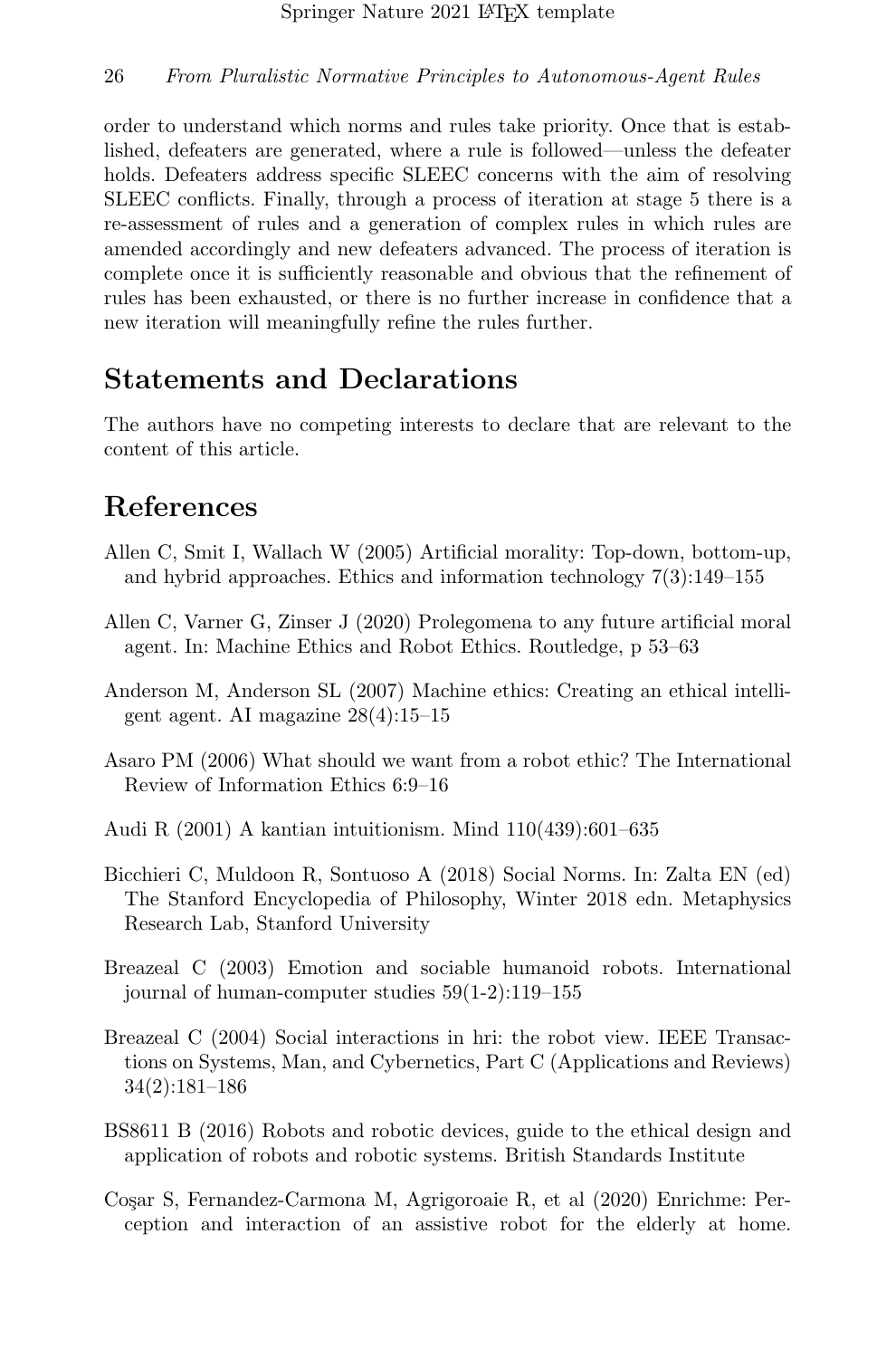International Journal of Social Robotics 12(3):779–805

<span id="page-26-6"></span>Dancy J (2004) Ethics without principles. Clarendon Press

- <span id="page-26-11"></span>Darling K (2016) Extending legal protection to social robots: The effects of anthropomorphism, empathy, and violent behavior towards robotic objects. In: Robot law. Edward Elgar Publishing
- <span id="page-26-5"></span>Dennis L, Fisher M, Slavkovik M, et al (2016) Formal verification of ethical choices in autonomous systems. Robotics and Autonomous Systems 77:1–14
- <span id="page-26-1"></span>Dennis LA, Fisher M, Winfield A (2015) Towards verifiably ethical robot behaviour. In: Workshops at the Twenty-Ninth AAAI Conference on Artificial Intelligence
- <span id="page-26-0"></span>Driver J (2007) Normative Ethics. In: Jackson F, Smith M (eds) The Oxford Handbook of Contemporary Philosophy. Oxford University Press
- <span id="page-26-8"></span>European Commission (2019) Ethics guidelines for trustworthy AI. Publications Office, <https://doi.org/doi/10.2759/177365>
- <span id="page-26-12"></span>European Commission (2021) Proposal for a regulation of the european parliament and of the council laying down harmonised rules on artificial intelligence (artificial intelligence act) and amending certain union legislative acts
- <span id="page-26-9"></span>Floridi L, Cowls J, Beltrametti M, et al (2018) Ai4people—an ethical framework for a good ai society: opportunities, risks, principles, and recommendations. Minds and Machines 28(4):689–707
- <span id="page-26-10"></span>Floridi L, Cowls J, Beltrametti M, et al (2021) An ethical framework for a good ai society: Opportunities, risks, principles, and recommendations. In: Ethics, Governance, and Policies in Artificial Intelligence. Springer, p 19–39
- <span id="page-26-3"></span>Formosa P (2021) Robot autonomy vs. human autonomy: Social robots, artificial intelligence (ai), and the nature of autonomy. Minds and Machines pp 1–22
- <span id="page-26-4"></span>Future of Life Institute (2017) ASILOMAR AI Principles. [https://futureoflife.](https://futureoflife.org/2017/08/11/ai-principles/) [org/2017/08/11/ai-principles/,](https://futureoflife.org/2017/08/11/ai-principles/) accessed 31 March 2022
- <span id="page-26-7"></span>Goeldner M, Herstatt C, Tietze F (2015) The emergence of care robotics—a patent and publication analysis. Technological Forecasting and Social Change 92:115–131
- <span id="page-26-2"></span>Goodenough JB, Weinstock CB, Klein AZ (2013) Eliminative induction: A basis for arguing system confidence. In: 2013 35th International Conference on Software Engineering (ICSE), IEEE, pp 1161–1164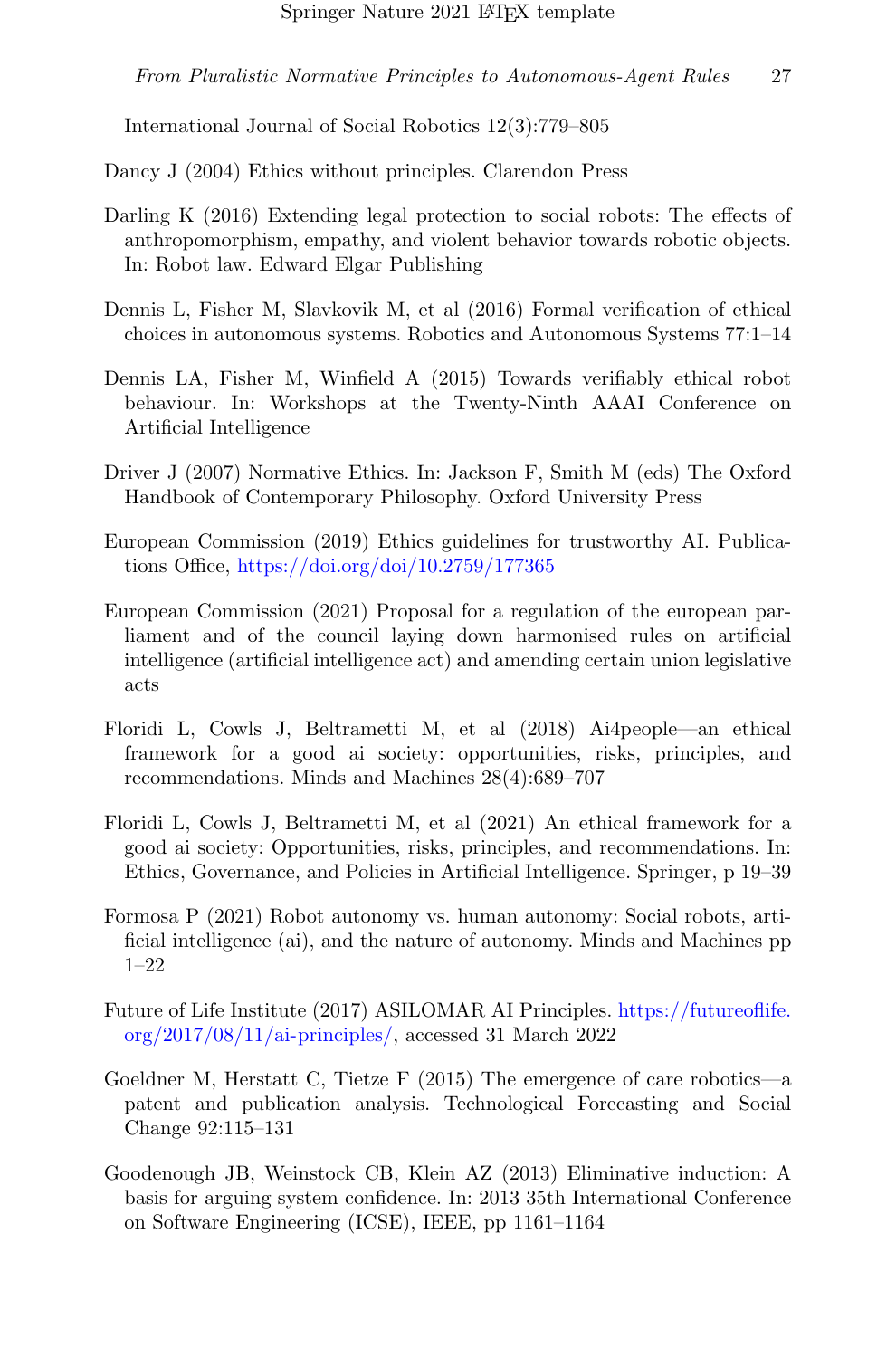- <span id="page-27-9"></span>Henderson D (2002) Norms, normative principles, and explanation: On not getting is from ought. Philosophy of the Social Sciences 32(3):329–364
- <span id="page-27-13"></span>Hooker B (1996) Ross-style pluralism versus rule-consequentialism. Mind 105(420):531–552
- <span id="page-27-7"></span>Horty JF (2001) Agency and Deontic Logic. Oxford University Press
- <span id="page-27-4"></span>Horty JF (2012) Reasons as defaults. Oxford University Press
- <span id="page-27-10"></span>Jevtić A, Valle AF, Alenyà G, et al  $(2018)$  Personalized robot assistant for support in dressing. IEEE transactions on cognitive and developmental systems 11(3):363–374
- <span id="page-27-11"></span>Jobin A, Ienca M, Vayena E (2019) The global landscape of ai ethics guidelines. Nature Machine Intelligence 1(9):389–399
- <span id="page-27-5"></span>Knoks A (2020) Defeasibility in epistemology. PhD thesis, University of Maryland, College Park
- <span id="page-27-8"></span>Latour B, Venn C (2017) Morality and technology: The end of the means. In: The Ethics of Biotechnology. Routledge, p 87–100
- <span id="page-27-12"></span>Legros S, Cislaghi B (2020) Mapping the social-norms literature: An overview of reviews. Perspectives on Psychological Science 15(1):62–80
- <span id="page-27-3"></span>Lindoso W, Nogueira SC, Domingues R, et al (2021) Visual specification of properties for robotic designs. In: Brazilian Symposium on Formal Methods, Springer, pp 34–52
- <span id="page-27-14"></span>Lutz C, Schöttler M, Hoffmann CP  $(2019)$  The privacy implications of social robots: Scoping review and expert interviews. Mobile Media & Communication 7(3):412–434
- <span id="page-27-6"></span>Manders-Huits N, Van den Hoven J (2009) Value-sensitive design
- <span id="page-27-15"></span>McDermott D, Doyle J (1980) Non-monotonic logic i. Artificial intelligence 13(1-2):41–72
- <span id="page-27-0"></span>McKeever S, Ridge M (2006) Principled ethics: Generalism as a regulative ideal. Oxford University Press
- <span id="page-27-1"></span>Menghi C, Tsigkanos C, Pelliccione P, et al (2019) Specification patterns for robotic missions. IEEE Transactions on Software Engineering
- <span id="page-27-2"></span>Miyazawa A, Ribeiro P, Li W, et al (2016) Robochart: a state-machine notation for modelling and verification of mobile and autonomous robots. Tech Rep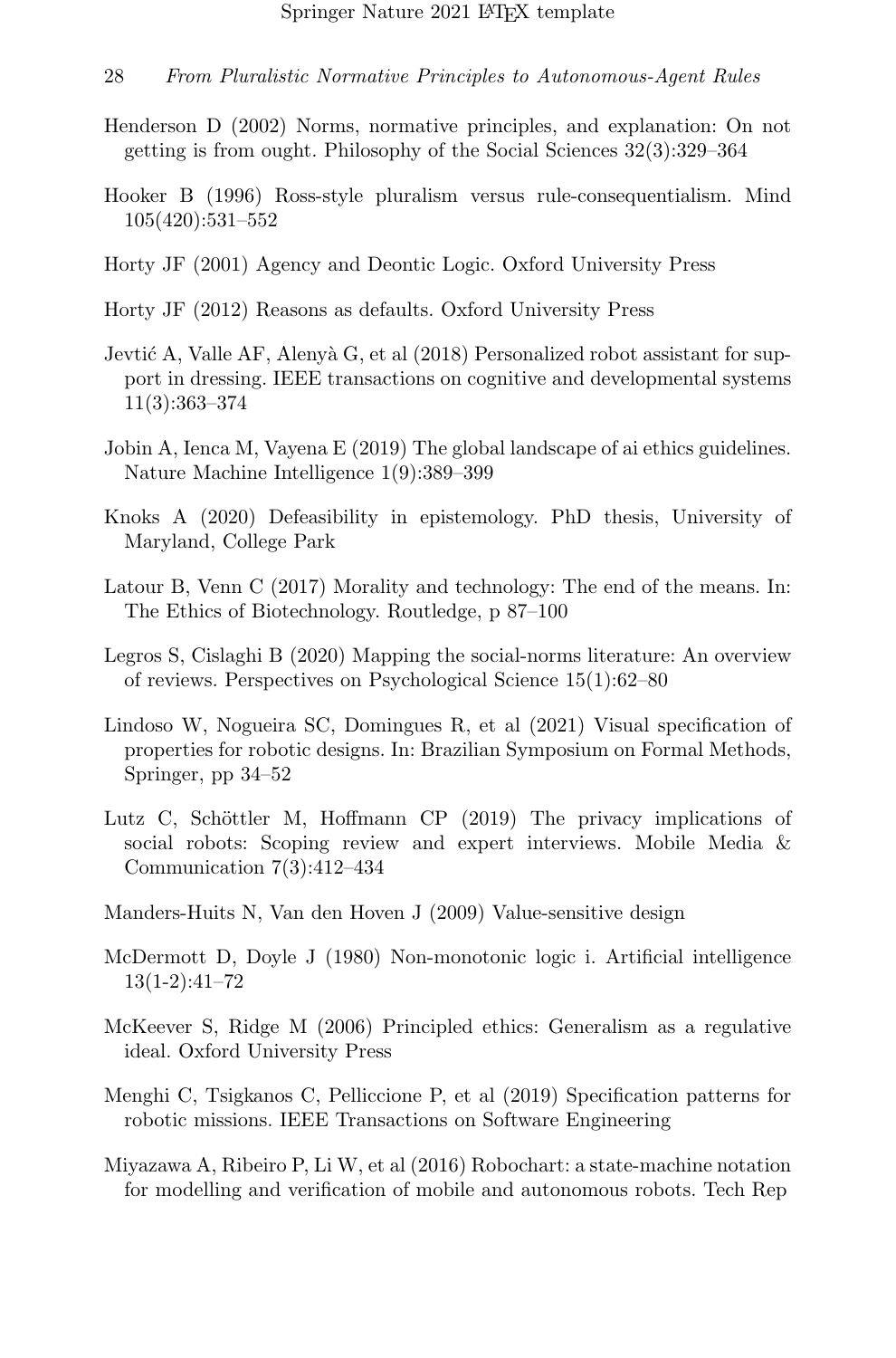- <span id="page-28-0"></span>Moor JH (2006) The nature, importance, and difficulty of machine ethics. IEEE intelligent systems 21(4):18–21
- <span id="page-28-6"></span>National Institute for Health and Care Excellence (2013) Quality standard 50: Mental wellbeing of older people in care homes. Tech. rep., NICE
- <span id="page-28-9"></span>Nissenbaum H (2014) Respect for context as a benchmark for privacy online: What it is and isn't. Cahier de prospective 19
- <span id="page-28-10"></span>OECD.org (2022) Artificial intelligence. https://www.oecd.org/digital/artificialintelligence/, Accessed: 2022-03-18
- <span id="page-28-11"></span>Olderbak S, Sassenrath C, Keller J, et al (2014) An emotion-differentiated perspective on empathy with the emotion specific empathy questionnaire. Frontiers in Psychology 5:653
- <span id="page-28-8"></span>Parfit D (1984) Reasons and persons. OUP Oxford
- <span id="page-28-4"></span>Van de Poel I (2009) Values in engineering design. In: Philosophy of technology and engineering sciences. Elsevier, p 973–1006
- <span id="page-28-1"></span>Van de Poel I, Kroes P (2014) Can technology embody values? In: The moral status of technical artefacts. Springer, p 103–124
- <span id="page-28-3"></span>Pollock JL (1987) Defeasible reasoning. Cognitive science 11(4):481–518
- <span id="page-28-15"></span>Reiter R (1980) A logic for default reasoning. Artificial intelligence 13(1-2):81– 132
- <span id="page-28-16"></span>Reiter R (1988) Nonmonotonic reasoning. Exploring artificial intelligence pp 439–481
- <span id="page-28-13"></span>Richardson HS (1990) Specifying norms as a way to resolve concrete ethical problems. Philosophy & Public Affairs pp 279–310
- <span id="page-28-2"></span>Richardson HS (1997) Practical reasoning about final ends. Cambridge University Press
- <span id="page-28-5"></span>Ross D (2002) The right and the good. Oxford University Press
- <span id="page-28-14"></span>Scanlon TM (2003) Adjusting rights and balancing values. Fordham L Rev 72:1477
- <span id="page-28-7"></span>Skills for Care (2013) Code of conduct for healthcare support workers and adult social care workers in england. Tech. rep., Skills for Care
- <span id="page-28-12"></span>Smith PB, Peterson MF, Schwartz SH (2002) Cultural values, sources of guidance, and their relevance to managerial behavior: A 47-nation study. Journal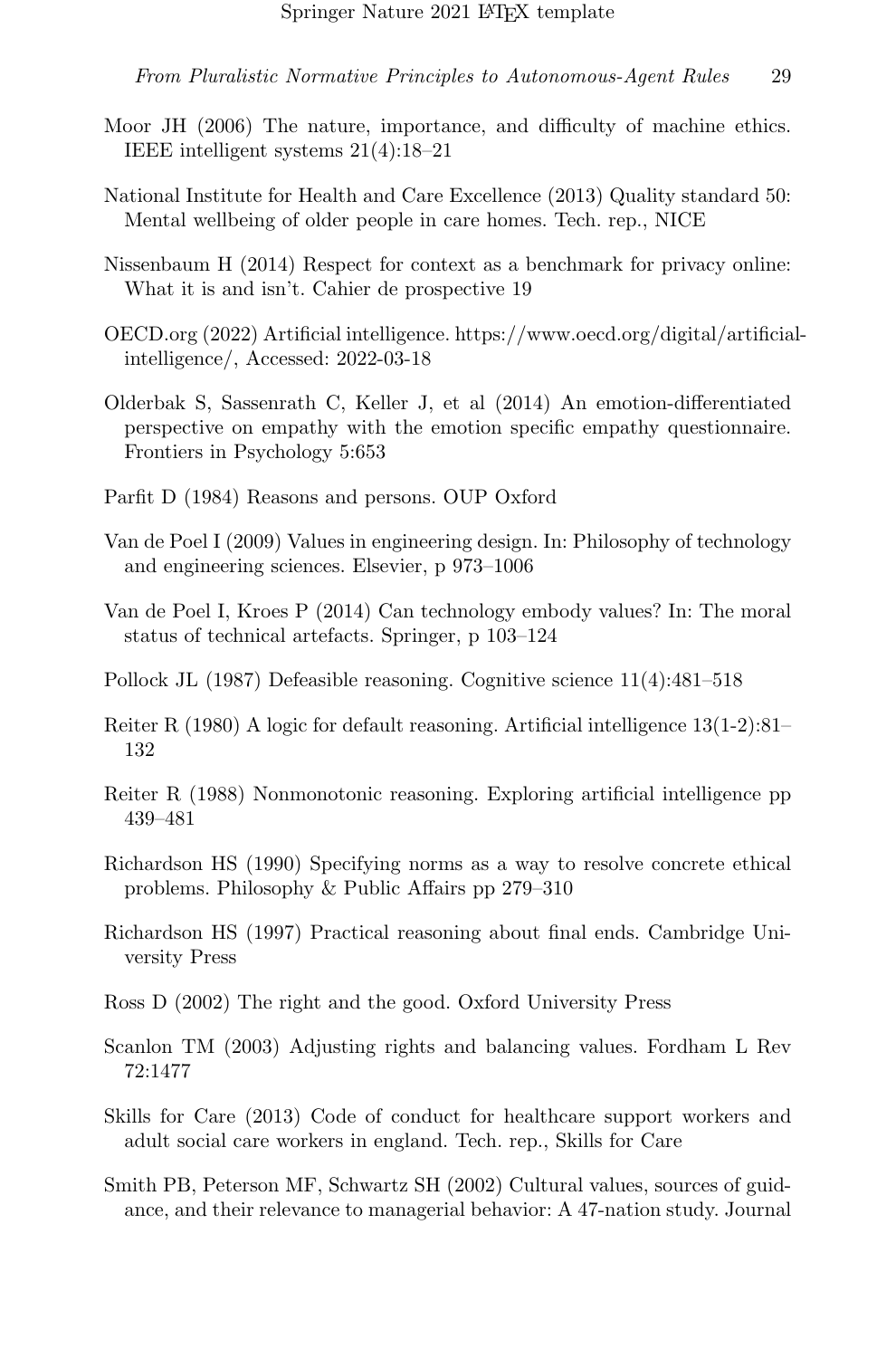of cross-cultural Psychology 33(2):188–208

- <span id="page-29-1"></span>Stahl BC, Coeckelbergh M (2016) Ethics of healthcare robotics: Towards responsible research and innovation. Robotics and Autonomous Systems 86:152–161
- <span id="page-29-7"></span>The Health Foundation (2016) Person-centred care made simple: What everyone should know about person-centred care. Tech. rep., Health Foundation
- <span id="page-29-4"></span>Thomas A (2006) Value and context: the nature of moral and political knowledge. Oxford University Press
- <span id="page-29-0"></span>Thomas A (2011) Another particularism: reasons, status and defaults. Ethical theory and moral practice 14(2):151–167
- <span id="page-29-6"></span>Tonkens R (2012) Out of character: on the creation of virtuous machines. Ethics and Information Technology 14(2):137–149
- <span id="page-29-9"></span>Umbrello S (2018) The moral psychology of value sensitive design: the methodological issues of moral intuitions for responsible innovation. Journal of Responsible Innovation 5(2):186–200
- <span id="page-29-2"></span>Umbrello S (2019) Beneficial artificial intelligence coordination by means of a value sensitive design approach. Big Data and Cognitive Computing 3(1):5
- <span id="page-29-3"></span>Umbrello S, Van de Poel I (2021) Mapping value sensitive design onto ai for social good principles. AI and Ethics 1(3):283–296
- <span id="page-29-10"></span>UNESCO (2021) Recommendation on the ethics of artificial intelligence. https://unesdoc.unesco.org/ark:/48223/pf0000380455, Accessed: 2022-03- 18, Document code: SHS/BIO/REC-AIETHICS/2021
- <span id="page-29-8"></span>de Voogd X, Willems DL, Onwuteaka-Philipsen B, et al (2021) Health care staff's strategies to preserve dignity of migrant patients in the palliative phase and their families: A qualitative study. Journal of Advanced Nursing 77(6):2819–2830
- <span id="page-29-5"></span>Wallach W, Allen C (2008) Moral machines: Teaching robots right from wrong. Oxford University Press
- <span id="page-29-12"></span>Weinstock CB, Goodenough JB, Klein AZ (2013) Measuring assurance case confidence using baconian probabilities. In: 2013 1st international workshop on assurance cases for software-intensive systems (ASSURE), IEEE, pp 7–11
- <span id="page-29-11"></span>Whittlestone J, Nyrup R, Alexandrova A, et al (2019) Ethical and societal implications of algorithms, data, and artificial intelligence: a roadmap for research. London: Nuffield Foundation